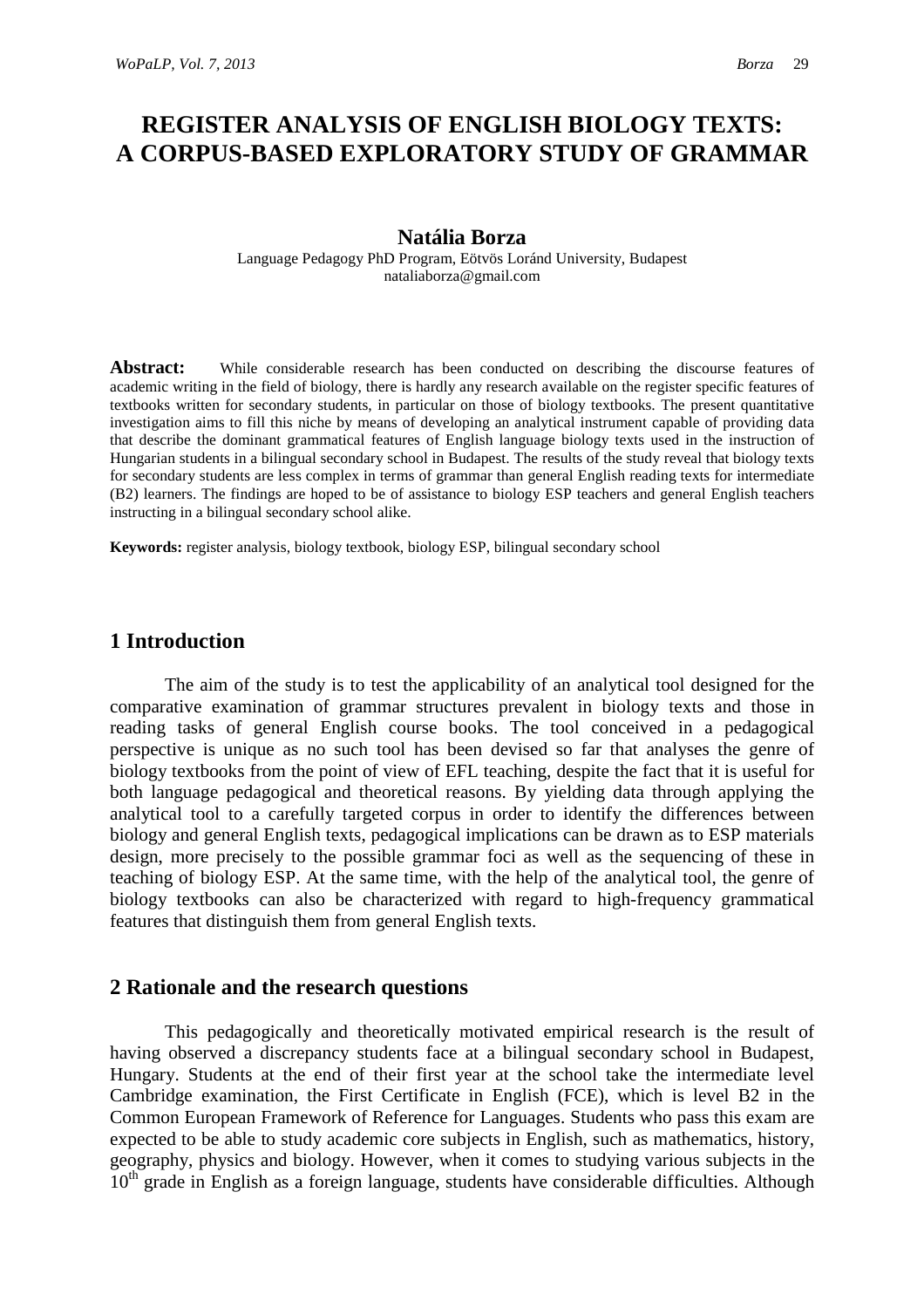at this point they generally find most subjects difficult to follow in English, biology was chosen to be investigated in particular as its status differs from that of the other subjects in the school. During the language preparatory year, the so-called 'zero year', even complete beginner students have the chance to master English as a foreign language in no less than twenty hours a week. This highly intensive language course contains sixteen hours of general English classes besides four specialized classes: one history ESP, one mathematics ESP, one physics ESP and one geography ESP a week. However, there is no biology ESP provided for the students in the  $9<sup>th</sup>$  grade because the biology teachers working at the school think the special terminology of biology is far too diverse and difficult to grasp for  $9<sup>th</sup>$  graders. This means that in the  $10<sup>th</sup>$  grade students attending biology classes delivered in English rely on the knowledge they gained in their *general* English studies and the *other* four specialized English classes. Accordingly, as a teacher of general English in the  $9<sup>th</sup>$  grade, I have become interested in what my students need to know in order for them to handle biology texts successfully in the  $10<sup>th</sup>$  grade. The units and modules of all the three books used in the language preparatory year of the program (Falla & Davies, 2008, Cunningham & Moor, 2005, Prodromou, 1998) are built around grammar points; consequently,  $9<sup>th</sup>$  graders are given a thorough training in grammar and are expected to master grammar proficiently at B2 level.

By applying the analytical tool to the texts the students read, I hoped to gain a deeper understanding of the students' needs in terms of grammar and thus to support my own and my colleagues' professional development as a general English teacher. Besides, this corpus-based exploratory study is intended to provide insights for biology ESP teachers, once biology ESP has been included in the zero year language programme of the secondary bilingual school.

With the above pedagogical and theoretical aims in mind, the study attempts to answer the following research questions:

1: Is the analytical tool designed for the comparative examination of grammar structures prevalent in biology texts and in reading tasks of general English course books used in the instruction of Hungarian students in a bilingual secondary school capable of providing reliable and valid data?

2: In contrast with general English, what distinctive features characterise biology texts in particular used by  $10^{th}$  grade students at an English-Hungarian bilingual secondary school in their first academic term with regard to grammar?

## **3 Theoretical background**

#### **3.1 Genres, registers and their study**

Biology textbooks and general English course books are written for different audiences with different purposes. As a result, their language use and structure vary considerably and as such they can be treated as being two distinct genres. According to the Swalesian definition of *genre*, where "the principal critical feature that turns a collection of communicative events into a genre is some shared set of communicative events" (Swales, 1990, p. 46), the two types of texts under investigation are clearly distinguishable. In other words, they can be regarded as belonging to two distinct genres. In a somewhat similar manner, the concept *register* as defined by Biber et al. (1998), which is a "cover term for varieties defined by their situational characteristics" considering the "purpose, topic, setting, interactiveness, mode, etc." of the situation (1998, p. 135), can also be applied to differentiate between the two types of texts. That is to say, they are different registers in the Biberian sense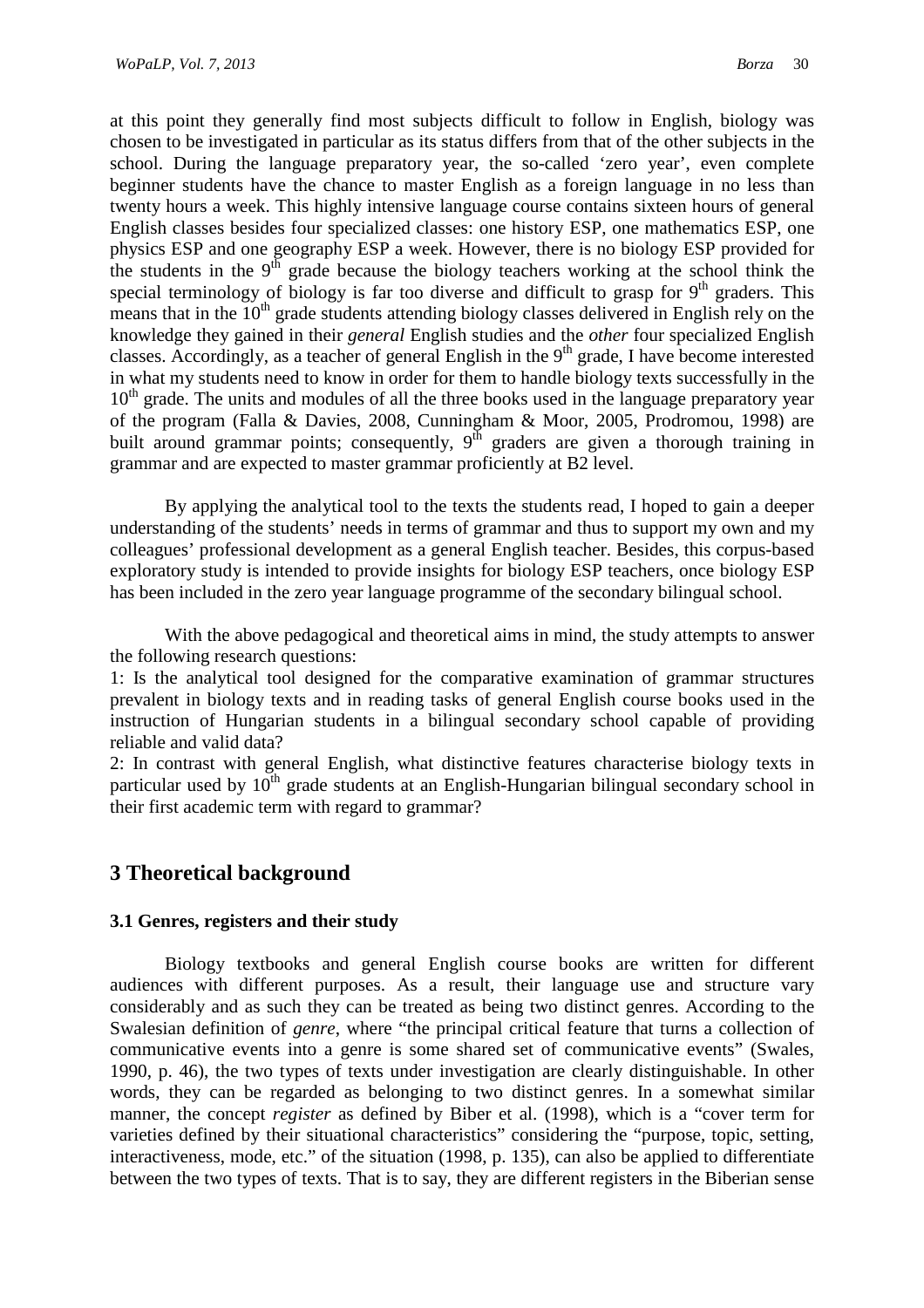in that their "identifying markers of language structure and language use differ from the language of other communicative situations" (Biber & Finegan, 1994, p. 20). In general terms, discourse analysts working in the field of ESP uncover "specialized registers in English" (Biber, 1998, p. 157). ESP and other registers can be analytically studied as their clusters of "associated features have a greater than random tendency to co-occur" (Halliday, 1988, p. 162).

The typical characteristics of a register can be described by a *comprehensive register study*. A comprehensive linguistic analysis of a register comprises three essential features (Biber, 1998, p. 136). First, the study should be based on a large number of texts investigated instead of a small corpus in order for the description to be accurate. Next, wide-ranging linguistic features should be examined as it is not typical for a register to be identified and well-described by the presence of one single distinctive linguistic feature. On the contrary, sets of several linguistic features tend to belong to different registers; that is, registers can be distinguished by their relative use. Finally, there should be a comparison across registers since average frequencies without comparison do not mean much. To carry out a reliable comprehensive register study, the corpus-based approach provides a suitable framework. The vital elements of a corpus-based analysis are as follows:

- it is empirical, analyzing the actual patterns of use in natural texts;
- it utilizes a large and principled collection of natural texts, known as a "corpus", as the basis of analysis;
- it makes extensive use of computers for analysis, using both automatic and interactive techniques;
- it depends on both quantitative and qualitative analytical techniques (Biber et al., 1998, p. 4).

Accordingly, the present study examines a representatively selected collection of biology texts through a large number of grammar features in order to describe the specialized language use of the register by comparing it to a reference corpus of general English texts. The statistical analysis of the wide-ranging linguistic features reveals the typical grammatical characteristics of the register.

## **3.2 Earlier research in the area**

There has been extensive research in the field of register analysis; numerous genres have been described within various frameworks. However, still not enough attention has been given to the genre of textbooks. A multidimensional analysis was carried out by Biber (1991) to describe particular linguistic features of primary school textbooks, but the register of secondary school textbooks has not been fully discovered. Keeping the target readers' linguistic challenges in the focus of their studies, a handful of discourse analytical research has been done on grammar points relevant to language learners, for instance the different use of modals (Coates, 1983; Tottie, 1985) and participle clauses (Thompson, 1983) in written discourse have already been examined. Concerning the level of abstraction, lexical characteristics of science textbooks were studied by Wellington (1983), while it was Kukemelk and Mikk (1993) who measured the frequency of specific lexis in biology textbooks. Taking a rhetorical point of view on university level biology texts, the difference in discourse units in biology research articles (Biber & Jones, 2005) and the variations among moves within biochemistry research articles (Kanoksilapatham, 2005) have also been investigated. However, no comprehensive register study has been done to describe the genre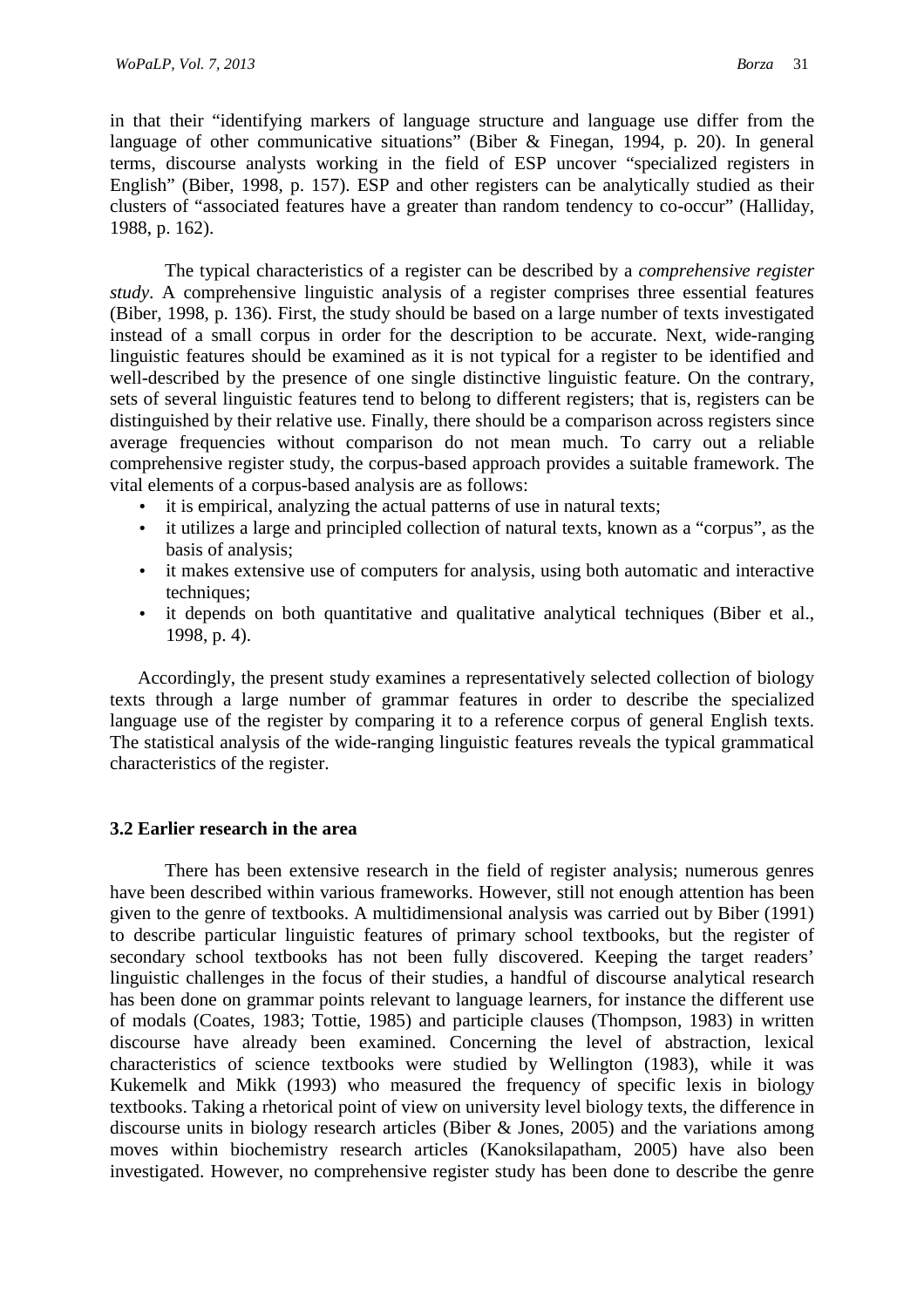of textbooks for secondary school students, in particular, that of biology textbooks, from the point of view of grammar use. The aim of the present research is to discover the conventions of the register of biology texts for secondary students through developing a framework of analysis for the study of grammar from the point of view EFL teaching. This grammarfocused register study is based on a corpus consisting of more than 14,000 words and it comprises a large set of linguistic features comparing the register of biology textbooks to general English texts designed for intermediate (B2) level learners of English.

## **4 Methods**

#### **4.1 The analytical tool: procedures of design**

In the process of developing the analytical tool for the study of distinctive grammar features of the genre of the biology textbook used in the  $10<sup>th</sup>$  grade of the bilingual school, four steps were taken.

First, the literature was studied in order to see what kind of frameworks for linguistic features have been investigated in ESP discourse analysis. In order to give a comprehensive description of ESP registers, Biber (1998) investigated various linguistic items. The linguistic features he analysed range from word length through word level linguistic phenomena (such as various pronouns, several aspects of modals, etc.) to sentence structure (for instance different participle clauses, relative clauses, subordination). For the exhaustive list of linguistic items Biber (1998) used for analysis see Appendix A.

Having consulted the literature, I collected the grammar topics covered within the 34 grammar units in the FCE grammar book (Vince, 2003) used in the  $9<sup>th</sup>$  grade in order to extend the Biberian framework with grammar items specifically relevant for EFL learners at the intermediate level. Relying on my own professional experience gained through teaching for six years at the bilingual secondary school, I chose those features of the grammar book that typically pose challenges to  $9<sup>th</sup>$  graders by the end of the academic year. The analytical tool at this stage contained nine aspects of comparison with 74 items.

In the third stage, the grammar features of the tool developed so far were piloted through the analysis of two texts, each about 500 words in length. The texts analysed were chosen from the books the bilingual students use in their studies, that is, the FCE preparatory course book in the 9<sup>th</sup> grade and the biology textbook in the 10<sup>th</sup> grade, *First Certificate Star* by Prodromou (1998) and *Biology for Life* by Roberts (1981) respectively. The general English text served as a reference corpus, or the basis of comparison, providing baseline data against which the biology text can be compared and contrasted. Two registers were chosen as Biber (1998) warns that register analysis should never be done on one single register. Biber argues that average frequencies are not meaningful on their own; it is comparison across registers that makes them meaningful. In order to select texts for the small-scale study from the above sources, structured interviews were conducted with five low-achieving students in each grade. The aim of the interview with low-achieving students was to collect information on the texts that students had found difficult to understand and summarize during their studies. The presupposition was that the texts that low-achieving students find hard to process should abound in challenging grammar features, which are likely to contain register specific language items as well. Nearly unanimously, a newspaper article was chosen from the FCE course book used by  $9<sup>th</sup>$  graders, and it was the chapter on viruses in the biology textbook that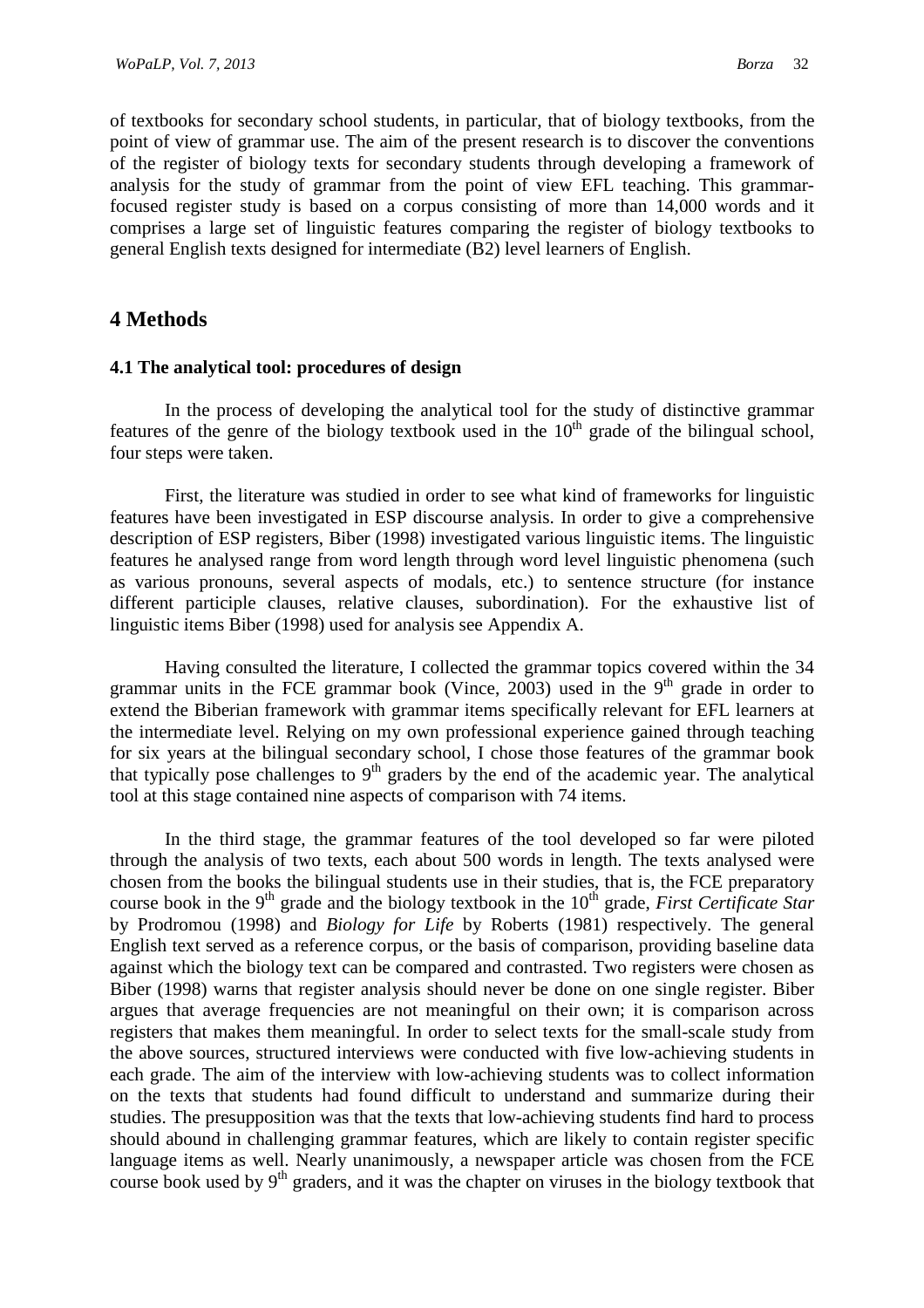all the  $10<sup>th</sup>$  grade students found hard to understand. As a result of the pilot analysis, the aspect of various infinitive forms and several additional grammar items that appeared in these texts were added to the tool, e.g. zero conditional, passive with an indirect object. The list of grammar items to be analysed swelled to 100 items along nine aspects of comparison.

Finally, in the last phase of the development of the analytical tool, two English teachers preparing  $9<sup>th</sup>$  graders for the FCE exam and two biology teachers teaching in the  $10<sup>th</sup>$ grade were interviewed in order to incorporate their insights and expertise in the current tool. The interviews with the teachers were carried out for the purpose of finalizing the grammar part of the analytical tool. As a result of the four interviews, only slight modifications were needed. Eight out of the nine aspects of comparison remained exactly the same, since all the teachers regarded the listed grammar items as essential to be familiar with when processing the given texts in their subjects, English or biology. Following the suggestions of my colleagues, it was the aspect of question tags, containing four items, which I decided to drop completely. Question tags were justly viewed by my colleagues as not being typical of written discourse in general; as a result, they were not included in the analytical tool. In order to follow the terminology of current English language course books which practising language teachers use, the various types of reported clauses were collected under the aspect of indirect speech. In the last phase of the development of the analytical tool, after the validation of the interviews with my colleagues, the aspect earlier termed as indirect speech was submerged into the aspect of relative clauses, since indirect speech utterances are nominal relative clauses in a linguistic sense. At this stage, the analytical tool comprising seven aspects of comparison with 96 items was finalized (for a complete list, see Appendix B).

## **4. 2 The corpora**

In order to make the biology corpus representative of the texts students need to be able to process in biology after having taken their end-term FCE exams, it was first checked which biology texts bilingual students in the  $10<sup>th</sup>$  grade are expected to study in their first academic term. In a structured group interview with five high-achieving  $10<sup>th</sup>$  graders in English, students were given their biology book (Roberts, 1980) to pick the topics covered in the autumn term. Among the  $10<sup>th</sup>$  graders, high-achievers in English were chosen this time as low-achievers in English tend to be more reluctant to share information about their studies, and they also seem to have a tendency not to remember precisely what has been covered in class. Each interviewee chose the same eight chapters, see Appendix C. To affirm the students' choices, the topics of the biology classes were tracked in the electronic register of the school written by the class's biology teacher from September to mid-January. It was observed that the list compiled by the students was exhaustive. Next, the eight chapters were transcribed electronically, in order to make them analysable, and a word count was run. As a result, it can be stated that the number of words in the eight biology chapters studied in the first academic term in the  $10^{th}$  grade amounts to 7,075.

After finding the relevant biology texts, I chose the general English texts that can serve as the basis of comparison in the register analysis. One of the guiding principles was that the general English texts should also contain approximately 7,000 words in total. The other principle that determined the choice of the texts was that the general English texts should be representative of the FCE reading exam, that is, all four parts of the exams should be present in the sample. As a complete FCE reading exam consists of about 2,000-2,500 words, it was clear that more than one exam had to be chosen. The last guiding principle in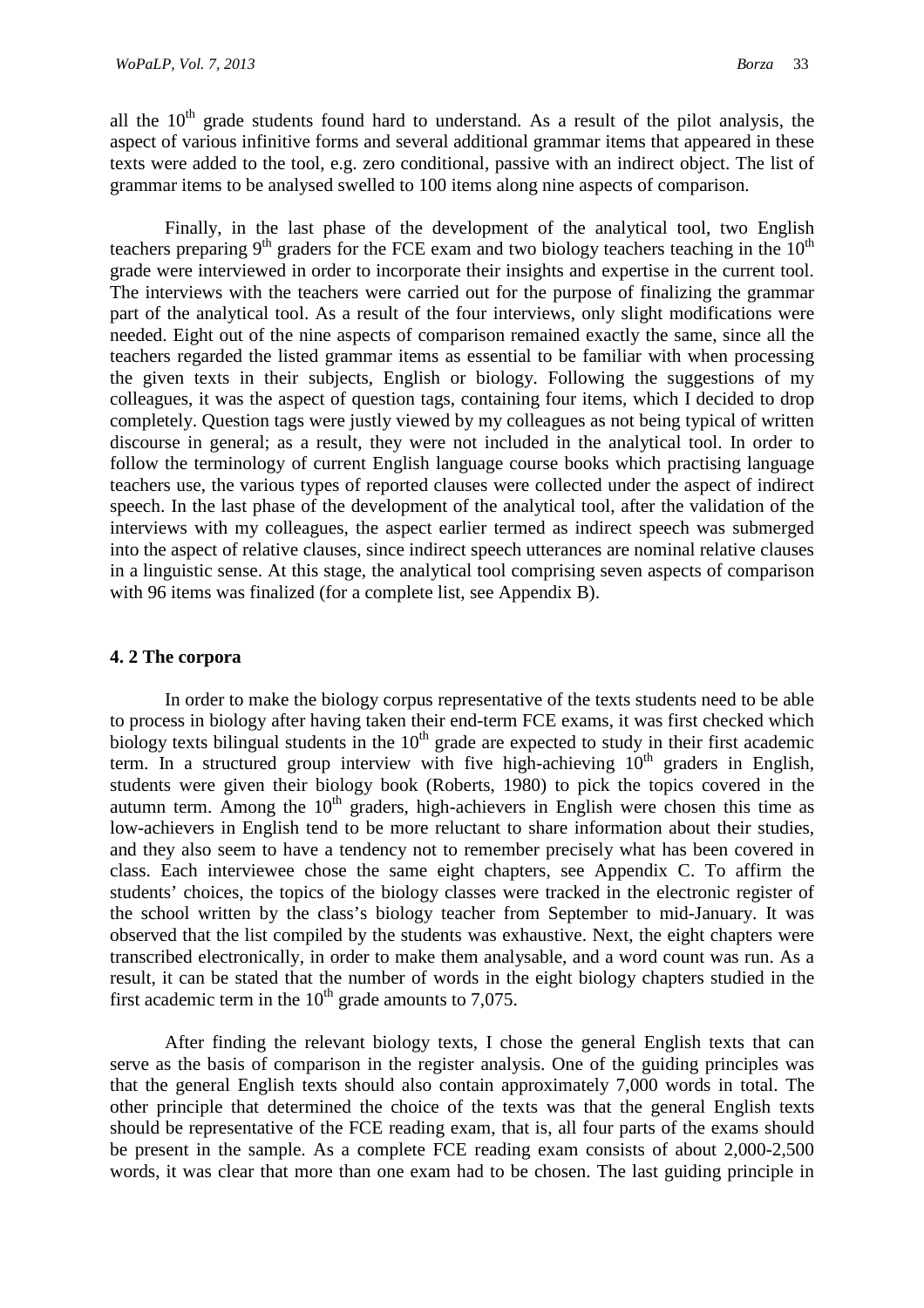choosing the general English texts was that each part of the exam should be represented by an equal number of texts and, as much as possible, equal number of words. Matching all these criteria, twelve texts were chosen from the general English course book, their total length being 7,098 words. Table 1 shows the general English texts chosen, their lengths given in words, and the total length of each part of the exam in a separate row.

| Part 1              | Part 2              | Part 3              | Part 4             |
|---------------------|---------------------|---------------------|--------------------|
| Unit 6: $557$ words | Unit 1: $638$ words | Unit 3: 706 words   | Unit 4: 588 words  |
| Unit $12:620$ words | Unit 9: $569$ words | Unit 13: 567 words  | Unit 14: 592 words |
| Unit $21:605$ words | Unit 19: 579 words  | Unit $20:504$ words | Unit 17: 573 words |
| 1782 in total       | 1786 in total       | 1777 in total       | 1753 in total      |

Table 1. The reference corpus: the general English texts and their lengths in words

#### **4.3 Procedures of data collection and analysis**

After having chosen the texts, the analytical tool was applied in order to describe the register of biology texts written for secondary students. First the chunks of linguistic strings, the units of analysis were marked in the texts. As the most straightforward and also visibly indicated unit in a written text is the sentence, sentence boundaries were marked and counted in all the texts. Next, the grammar items of the analytical tool were tagged in each text, each grammar feature being indicated by a code number. Then the appearance of the code numbers was totalled in each text. The frequency of each grammar item was counted against the basic unit of analysis. In other words, the ratio of grammar items per number of sentences in the text was calculated. In order to describe the genre of biology texts, biology texts were compared with general English texts by means of computing t-tests. Since the frequency ratios of the two genres do not depend on each other, independent-sample t-tests were counted. If either of the two genres contained a given grammar item, its probability coefficient (Sig. 2-tailed) was tested to see if the difference in its frequency between the two registers was register-specific or sample-specific. The reason behind this was that frequency ratios with high probability coefficients (p>.05) in the sample do not show generalisable but only sample-specific traits. In other words, the number showing the percentage of the given pattern appearing in the sample by mere *coincidence* indicates a high likelihood of mere coincidence of the items' co-occurrence. In choosing the appropriate probability coefficient of a given frequency ratio, Levene's tests were consulted. In the case of the Levene's test showing a significant difference  $(p<0.05)$  equal variances were assumed, while the lack of significant difference when running the Levene's test (p>.05) resulted in not assuming equal variances. This step in the procedure ensured the interpretation of the results to be reliable in distinguishing register specific traits from sample specific features. Finally, the mean value of each grammar item was compared and contrasted in the two registers.

## **5 Results and discussion**

In the following section the selected Biology Corpus (BC) is compared and contrasted with the General English Reference Corpus (GERC) using independent sample t-test, to provide a thorough, comparative description in terms of the grammatical structures included in the analytical tool, namely: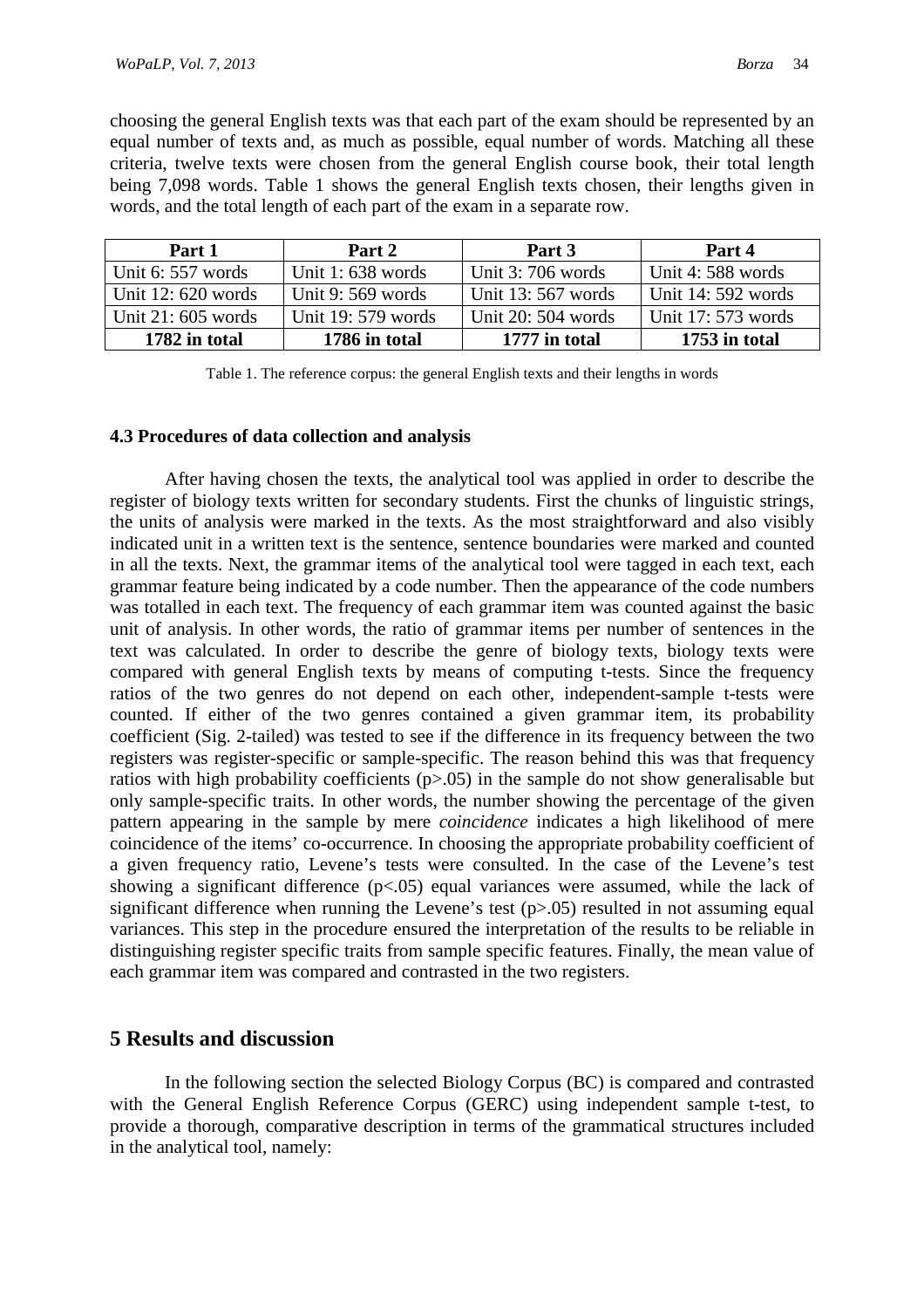- 1. tenses;
- 2. conditional structures;
- 3. passive voice and causative structures;
- 4. relative clauses;
- 5. nominal relative clauses;
- 6. infinitives;
- 7. prepositions at the end of sentences;
- 8. modals.

Tables with descriptive statistical data summarize the cases where the frequency of the use of a particular grammatical structure shows a significant difference between the two registers.

## **5.1 Tenses**

In the tense aspect of comparison, the frequency of fourteen linguistic features was examined. Three of these proved to be significantly different in the two registers, see Table 2, seven of them showed no significant difference in the frequency of their presence, while four of them were not present at all in either of the registers.

| <b>Tense</b>           | <b>Probability</b><br>coefficient | <b>Mean Value</b>             |                                                             |
|------------------------|-----------------------------------|-------------------------------|-------------------------------------------------------------|
|                        |                                   | <b>Biology Corpus</b><br>(BC) | <b>General English</b><br><b>Reference Corpus</b><br>(GERC) |
| Present simple         | $p=.016$                          | $M=1.15$                      | $M = .83$                                                   |
| Past simple            | $p = .03$                         | $M = .091$                    | $M = 364$                                                   |
| Present perfect simple | $p = 0.03$                        | $M = 016$                     | $M = .093$                                                  |

Table 2. The significantly different frequencies of tenses in the two registers

Considering the frequency of the **present simple tense**, there is a significant difference (p=.016) for the Biology Corpus (BC) (*M*=1.15) and the General English Reference Corpus (GERC) (*M*=.83). The results show that there are significantly more instances of using the present simple tense in biology texts than in general English texts. On average, the present simple appears in every single sentence in the biology texts, more precisely, there are 8 present simple verbs in 7 sentences; the general English texts contain fewer present simple items than sentences, as there are 5 present simple items in every 6 sentence.

Secondly, it is the **past simple tense** that shows a significant difference (p=.03) between the two genres. The BC (*M*=.091) tends to use the past simple three times more often than the GERC (*M*=.364) as an item of the past simple appears in every sentence in a biology text, while it is only about one in every three sentences in a general English text that uses past simple.

The third tense whose frequency shows a significant difference in the two genres (p=.03) is the **present perfect simple**. The BC applies nearly six times fewer present perfect items  $(M=016)$  than the GERC  $(M=093)$ .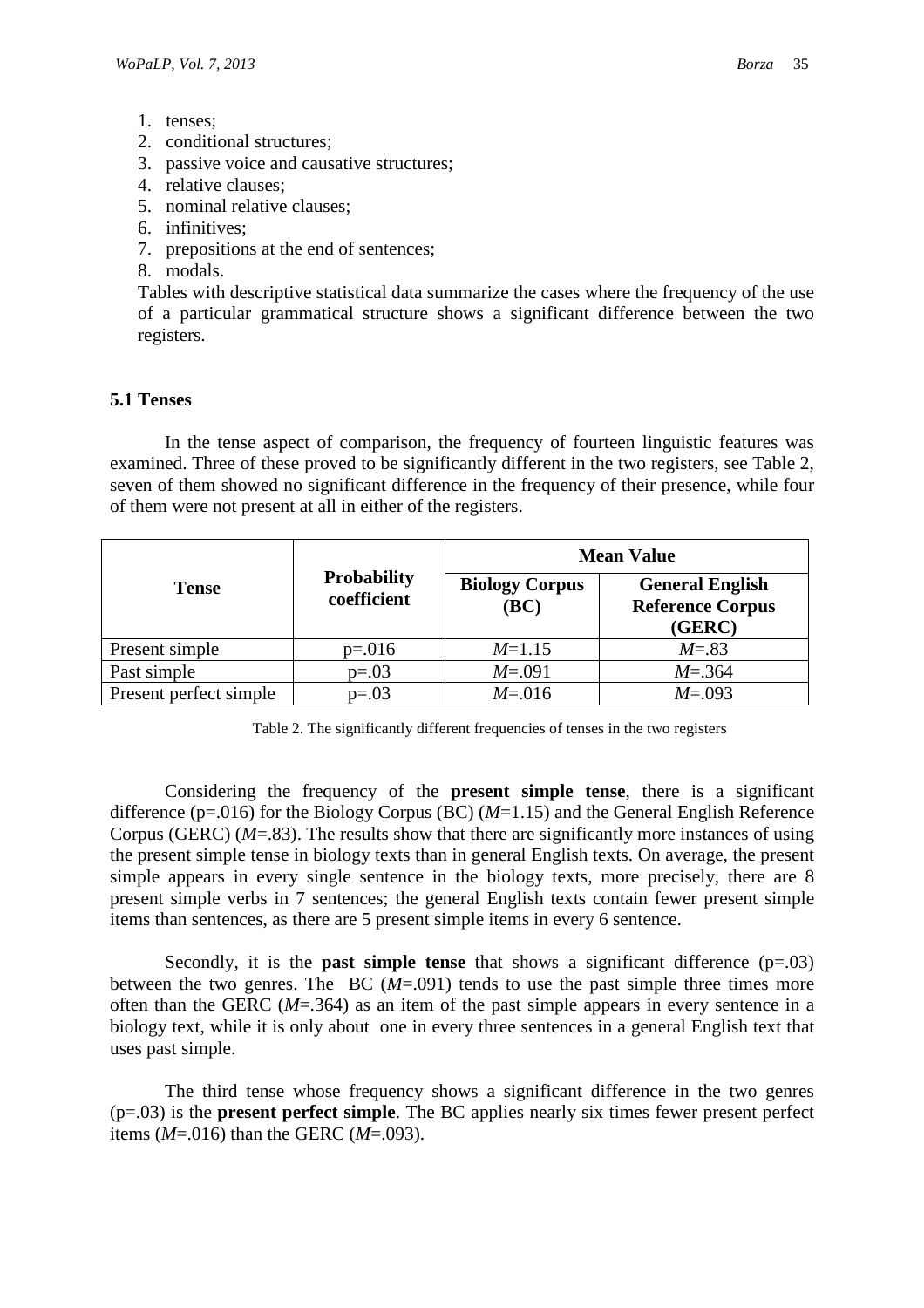The difference in the occurrence of the **present continuous tense**, however, is not significant  $(p=.5)$  in the two genres. As the probability coefficient of the present continuous tense is not lower than 5 per cent, the mean values of their frequency for the BC (*M*=.091) and for the GERC (*M*=.364) cannot be used for describing the sample in a generalisable way. That is, the fact that there are five times as many present continuous items in the general English texts than in the biology texts should not be generalised and claimed to be a descriptive fact for the biology text genre; it is true for the sample under investigation only.

About the frequency of the occurrence of the **past continuous tense**, it can be stated that its difference is not significant in the two genres  $(p=19)$ . Although there are no items in the past continuous in the BC, it cannot be generally claimed that biology texts do not apply this tense, as the lack of significant difference prevents generalisations about the genre.

The frequency of the occurrence of the **past perfect simple** in the BC (*M*=.006) and the GERC  $(M=0.016)$  is not significantly different either  $(p=.29)$ . Consequently, the fact that the biology texts use three times fewer verbs in the past perfect simple than the general English texts is a statement true for this sample only; it cannot be given as a description of the genre of biology texts in general.

Giving an account of the frequency of the **'used to'** structure, the difference between the two genres is not significant  $(p=.34)$ . Similarly to the lack of appearance of the past continuous in the BC, it can be claimed that no 'used to' items are present in the biology texts described. However, as the probability coefficient is too high, no generalisation can be made about the register of biology texts not containing the structure.

Additionally, the frequency of the occurrence of the **present perfect continuous** bears no significance (p=.37) in the two genres. The probability coefficient is not low enough to generalize the results of the sample, thus the fact that the BC (*M*=.001) uses seven times fewer present perfect continuous items than the GERC (*M*=.007) is a sample-specific characteristic feature. The reason behind this might be that both genres use the present perfect continuous sparingly (in the biology texts there is one in every 1000 sentences, in the general English texts there is one in every 143 sentences), which makes the genres indistinguishably similar.

The **future simple** is another tense that does not differentiate between the two genres since its high significance value  $(p=3)$  allows no generalisations. Therefore, the fact that the GERC  $(M=027)$  uses twice as many future simple verbs as the BC  $(M=012)$  is a samplespecific description, which does not necessarily hold true for a larger corpus, that is, for the register of biology texts in general.

As for the frequency of the **'going to'** structure, it can be noted that the two genres do not differ significantly (p=.34). The BC contains no such future structure at all, and similarly, the GERC ( $M = .004$ ) contains hardly any, as the structure is used in every 250<sup>th</sup> sentence only. That is, the two genres are similar in avoiding the use of 'going to' future.

There are four tenses which make no appearance in either of the two registers, where obviously no significance and mean values could be counted. Such tenses are the **past perfect continuous** and the more complicated 'will' futures, the **future continuous**, the **future perfect simple** and the **future perfect continuous**. The complete lack of their use in the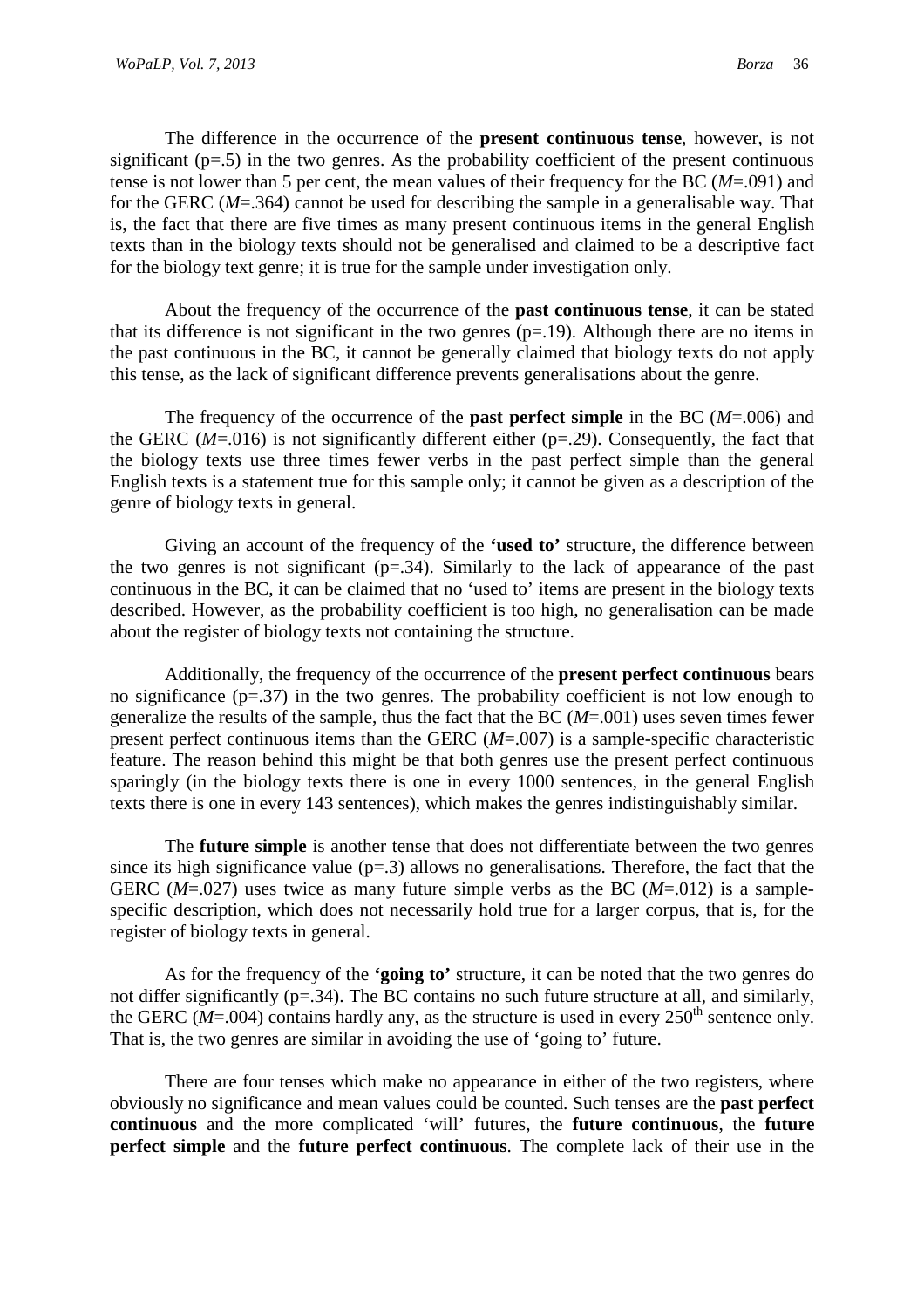registers makes statistical operations impossible, which prevents drawing generalisable conclusions about the genre of biology texts from this respect**.** 

#### **5.2 Conditional structures**

The second aspect of comparison examined was conditional structures, such as zero, first, second, third, and mixed conditional. The range of these aspects shows no significant difference between the two genres at all, the probability coefficient, indicating the percent of coincidence in the sample, being way above 5% in all the cases.

Due to the lack of significant differences, the frequency results of conditional structures are true for the sample only; they cannot be regarded as descriptive ratios of the register of biology text in general. **Zero conditional** structures appear in the sample approximately two times more often in the BC (*M*=.03) than in the GERC (*M*=.012). In contrast, **first conditional** structures are less typical of the BC (*M*=.005) than of the GERC (*M*=.016), as they appear more than three times less frequently in the first genre. In a similar manner, the frequency of **second conditional** structures is twice lower in the BC (*M*=.005) than in the GERC (*M*=.013). **Third conditional** is a hypothetical structure that is not represented in the BC at all. The absolute lack of **mixed conditional** structures in both genres indicates no salient importance of connecting hypothetical past and present in the two corpora.

#### **5.3 Passive voice and causative structures**

Subsequently, the passive voice, both with a direct and an indirect object, along with causative structures such as 'have it done', 'get it done', 'needs doing', and 'make somebody do something' were examined in the sample. Apart from the passive voice with a direct object, none of the above structures were present in any of the texts; hence their frequency could not be identified in either of the genres in a statistical sense. It can be deduced, however, that the passive voice with an indirect object as well as the aforementioned causative structures are unlikely to be the most prominent characteristics of the two genres. Discussing the frequency of the **passive voice with a direct object** in the texts, it can be claimed that their probability coefficient  $(p=.053)$  is high, however slightly, for the texts to be considered significantly different, consequently no generalisations can be made about the genre of biology texts based on this aspect of comparison. The sample, however, indicates that the BC (*M*=.253) uses 1.5 times more passive items with a direct object than the GERC (*M*=.177).

#### **5.4 Relative clauses**

The aspect of relative clauses gave space to the comparison of the two genres in terms of defining and non-defining relative clauses, as well as various reduced relative clauses, such as simple and progressive participles both in the present and the past, in active and passive voices. Out of the numerous relative clauses examined, two of them proved to be significantly different in the two registers, see Table 3.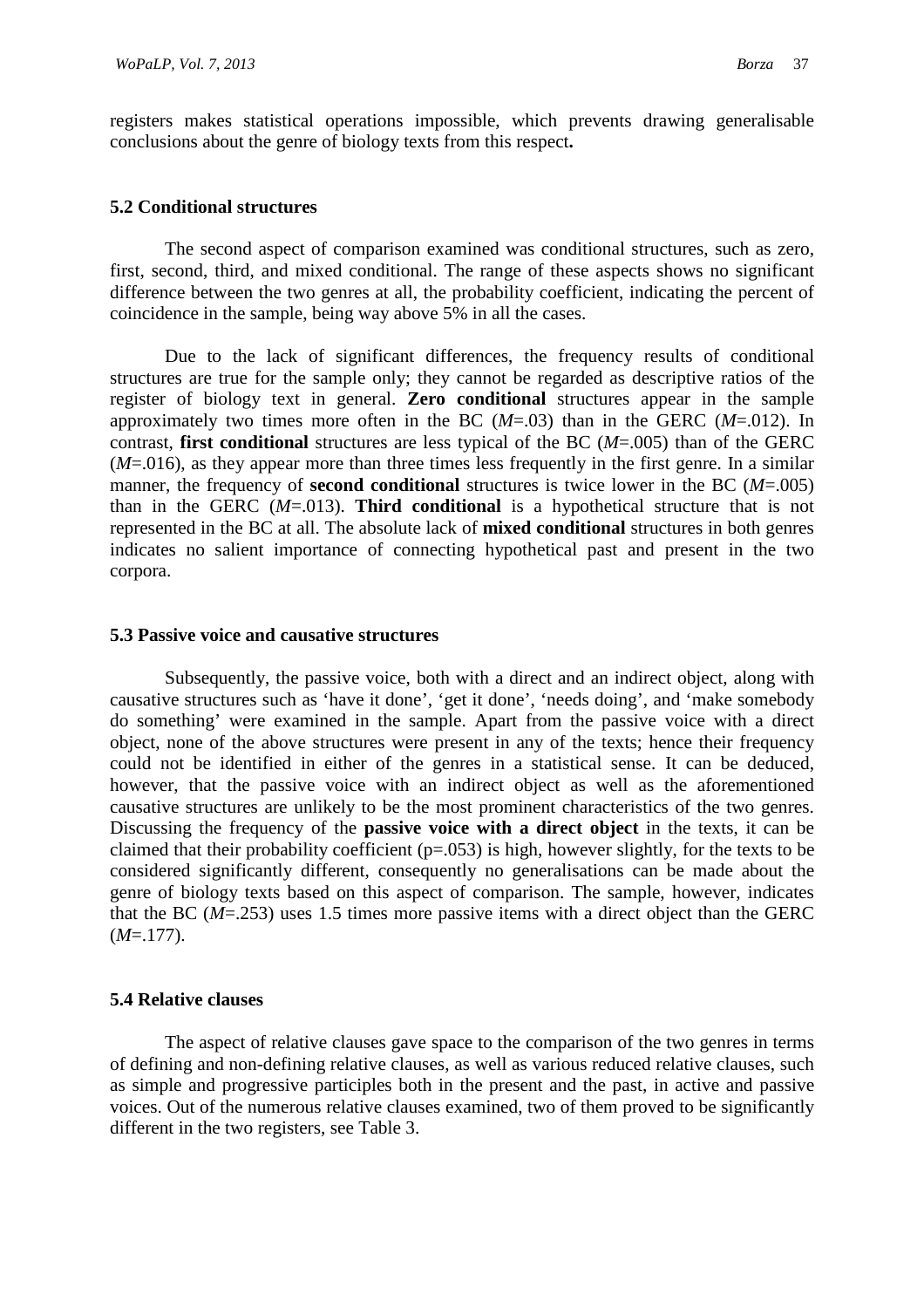|                                                              | <b>Probability</b><br>coefficient | <b>Mean Value</b>             |                                                             |
|--------------------------------------------------------------|-----------------------------------|-------------------------------|-------------------------------------------------------------|
| <b>Relative clauses</b>                                      |                                   | <b>Biology Corpus</b><br>(BC) | <b>General English</b><br><b>Reference Corpus</b><br>(GERC) |
| Defining<br>relative<br>clause<br>without a relative pronoun | $p=.048$                          | $M = 0.006$                   | $M = 0.034$                                                 |
| Non-defining relative clause                                 | $p=.03$                           | $M = .009$                    | $M = .06$                                                   |

Table 3. The significantly different frequencies of relative clauses in the two registers

Considering the probability coefficient of the frequency of **defining relative clauses**  with a relative pronoun  $(p=0.065)$ , it should be noted that the two genres are not significantly different, even if the BC  $(M=117)$  contains 1.5 times more such clauses than the general English texts (*M*=.079). In contrast, the frequency of **defining relative clauses without a relative pronoun** shows a significant difference (p=.048) between the two genres. Therefore it can be claimed that the above grammatical item appears in the genre of biology texts (*M*=.006) nearly six times less often than in general English texts (*M*=.034). Likewise, the probability coefficient of **non-defining relative clauses** indicates a significant difference  $(p=.03)$  between the two genres. It follows that the appearance of the grammatical item being nearly seven times fewer in the biology texts (*M*=.009) than in the general English texts (*M*=.06) can be claimed as one of the characteristic features of the genre of biology texts. In contrast, the significance of **progressive participle clauses** (p=.765) is far too high to be generalized, thus no general characteristics of the BC can be accounted in this respect. The fact that progressive participle clauses' frequency is apparently the same for the BC (*M*=.0412) and for the GERC (*M*=.046) is a sample-specific statement, not generalisable for larger corpora. In contrast, **progressive participles in the past** are not present in either of the genres, which makes statistical analysis impossible in this respect. Based on the sample, what can be stated with certainty is that progressive participles in the past are of no primary importance for the genres of biology texts and general English alike. Similarly to progressive participle clauses, the frequency of **simple participle clauses** is not significantly different in the two genres (p=.956), thus the fact that the texts contain nearly an identical number of simple participle clauses,  $(M=0.044$  for the BC and  $M=0.043$  for the GERC), is a samplespecific observation. In contrast, **passive progressive participles**, either in the present or in the past, cannot be traced in any of the texts, thus these reduced relative clauses cannot be analysed by statistical means. As a consequence, the frequency of their use in either of the genres cannot be demonstrated; however, the lack of their vital importance can be expected with high certainty.

## **5.5 Nominal relative clauses**

Describing the sample from the point of view of the frequency of nominal relative clauses, it can be affirmed that there are no significant differences between the genres of biology texts and that of general English, the reason for this being that all the probability coefficients are too high, above five per cent, to be generalisable. From this it follows that the description of the texts under investigation is sample specific in terms of nominal relative clauses, that is, the differences found are not genre specific. **Nominal relative clauses**  without a reporting verb without time shift  $(p=.95)$  occur rather often in both types of text (*M*=4.5 for the BC and *M*=4.412 for the GERC). In contrast, **nominal relative clauses**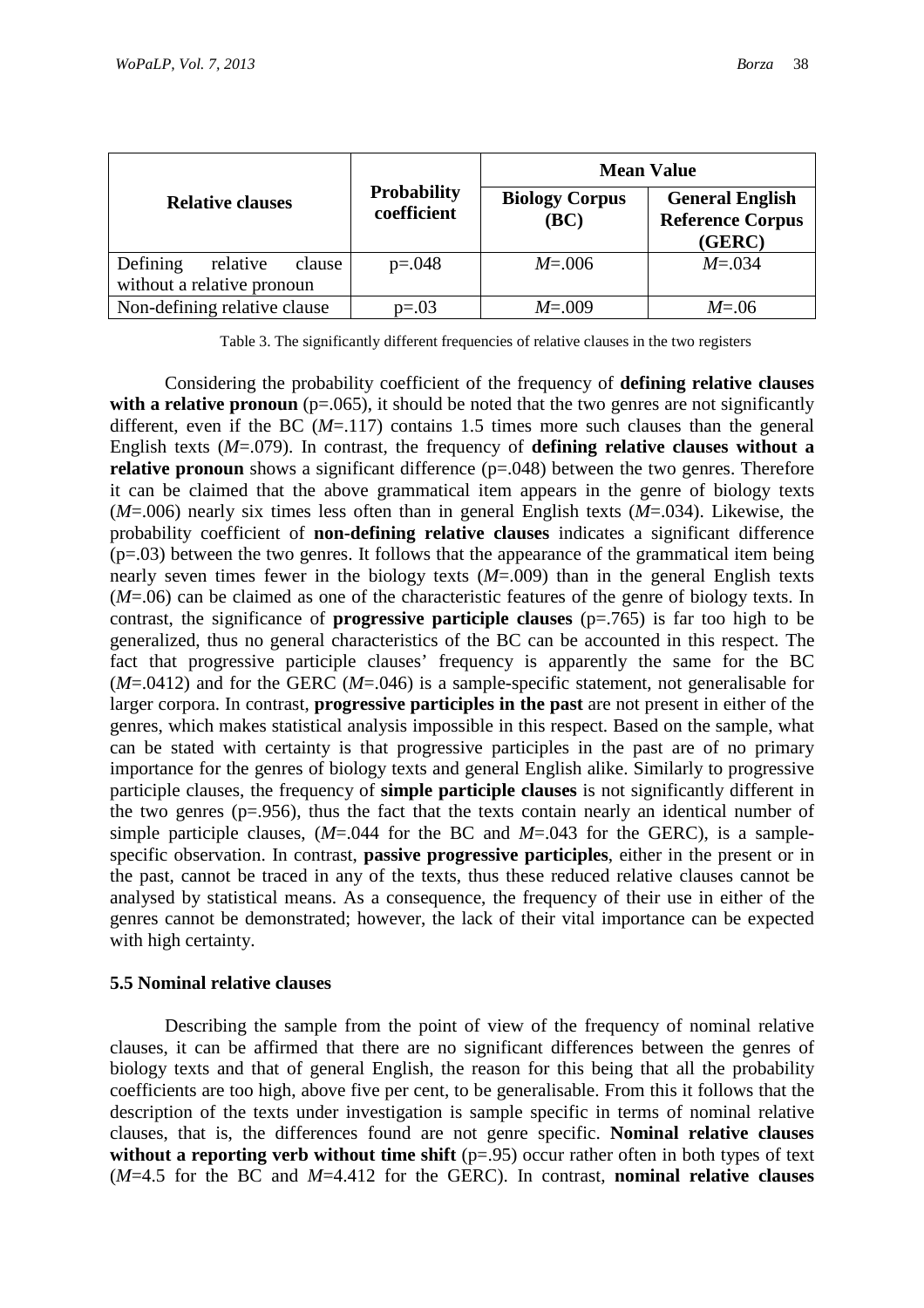without a reporting verb with time shift  $(p=12)$  does not appear the BC at all. However, **nominal relative clauses without a reporting verb with an infinite verb** are used with a modest frequency (p=.77), such clauses appear twice in each sentence in all the texts of the corpora on average (*M*=2 for the BC and *M*=2.375 for the GERC). Yet the frequency of **nominal relative clauses without a reporting verb with a preparatory 'it'** is considerably lower (p=.79), as they appear once in every eighth sentence in a biology text (*M*=.125) and approximately once in every sentence in a general English text (*M*=.083) in the sample. Reported speech without time shift, that is, **nominal relative clauses with a reporting verb**  without time shift, appear in both types of texts (p=.43), once in every third sentence in the GERC (*M*=.333) and nearly three times less frequently in the BC (*M*=.125). Whereas the appearances of reported speech with time shift, or **nominal relative clauses with a reporting verb with time shift,** are not present in any of the texts in the sample. Slightly similarly, examples of reported speech followed by an infinite verb, that is, **nominal relative clauses**  with a reporting verb with an infinite verb, cannot be identified in the BC, however, they are used in the GERC  $(p=.34)$  with a considerable frequency, there being present six times in five sentences (*M*=.083). The frequency of reported open questions, or **nominal relative clauses with a reporting verb with an open question** (p=.58) shows that they are applied two times as often in the GERC (*M*=.25) as in the BC (*M*=.125). In contrast, reported yes or no questions, **nominal relative clauses with a reporting verb with a yes or no question,** are not exemplified in any of the texts in the sample. It should be noted, however, that all the frequency ratios of nominal relative clauses are characteristic of the sample itself, not those of the genre of biology texts, as no significant differences could be traced in these respects.

## **5.6 Infinitives**

The comparative aspect of infinitives comprises the analysis of the frequency of simple, progressive, active and passive forms of infinite verbs in the corpora. In this respect, one single infinitive form indicates significant difference between the two registers, see Table 4.

| <b>Infinitives</b> | <b>Probability</b><br>coefficient | <b>Mean Value</b>             |                                                             |
|--------------------|-----------------------------------|-------------------------------|-------------------------------------------------------------|
|                    |                                   | <b>Biology Corpus</b><br>(BC) | <b>General English</b><br><b>Reference Corpus</b><br>(GERC) |
| Passive infinitive | p=.04                             | $M = 3$                       | $M=1.08$                                                    |

Table 4. The significantly different frequencies of infinitives in the two registers

Analysing the samples, the frequency of **passive infinitives** (p=.04) shows a significant difference between the two genres. The genre of biology texts  $(M=3)$  applies three times more passive infinitives than that of general English texts (*M*=1.08). On the other hand, the probability coefficient of **simple infinitive**  $(p=0.46)$  shows no significant difference between the two genres, its frequency description does not give space for making generalisations. The BC (*M*=18.75) contains a large number of 19 simple infinitives in each sentence, while the GERC (*M*=15.667) uses 17 of them in every sentence on average. The fact that both registers apply an immense number of simple infinitives, however, cannot be claimed about the genre of biology texts in general, it should be treated as a sample specific trait. Similarly, the use of **progressive infinitives** cannot be generalised for the genres, since the probability coefficient  $(p=0.34)$  is too high to give other than sample specific results. The BC contains no progressive infinitives at all; however, it appears in every fourth sentence in the GERC (*M*=.25). In contrast, **progressive passive infinitives** cannot be identified in the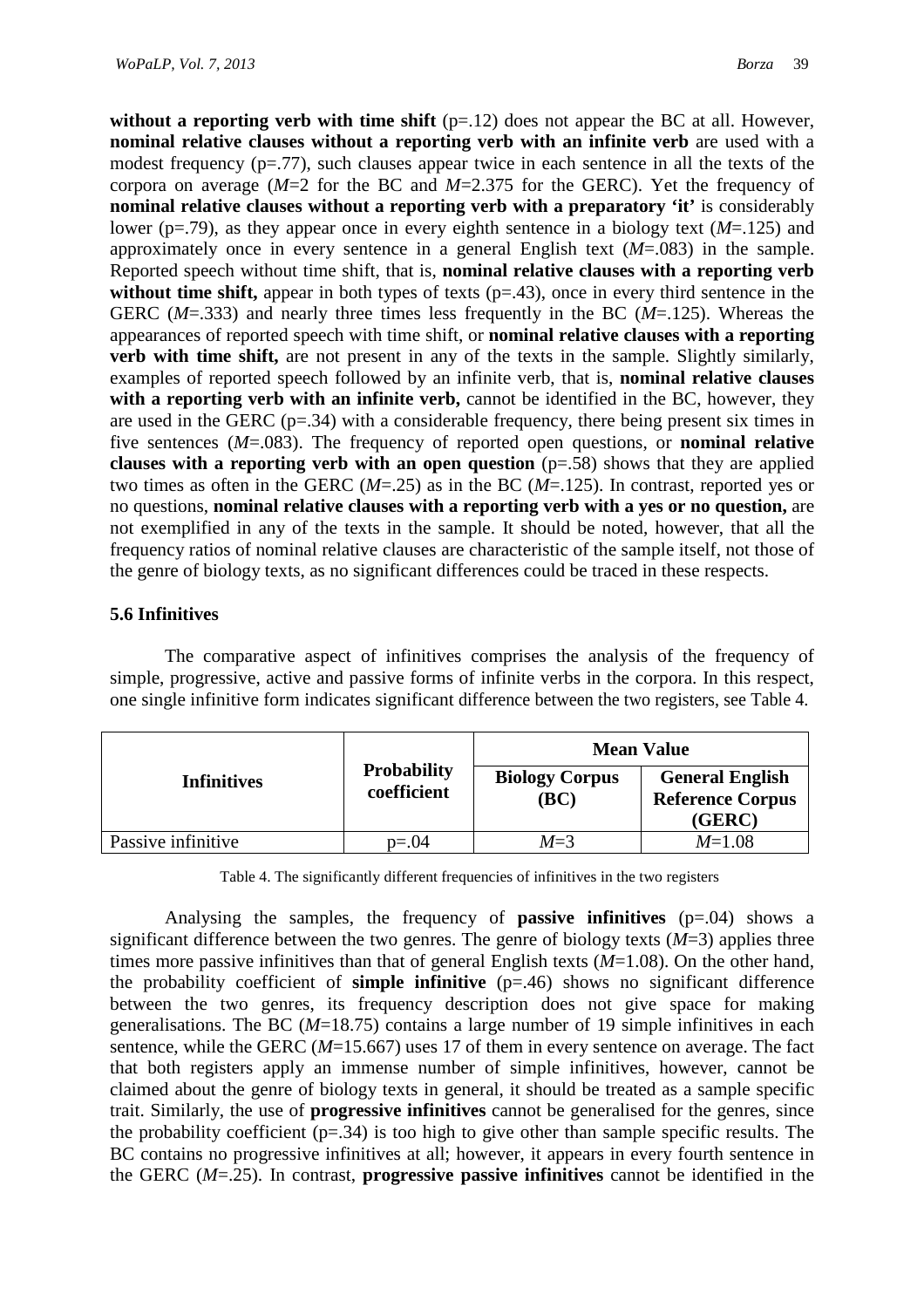GERC, while they are used in the BC in every fourth sentence (*M*=.25). However, the difference between the two genres is not significant  $(p=0.23)$ , that is, the fact that the use of progressive passive infinitives is considerably more frequent in the BC is a sample specific statement. Similarly to the frequency of progressive infinitives, **perfect infinitives** are not present in the BC at all, while they can be identified in every one and a half sentences in the GERC (*M*=.667), which difference, however, is not significantly different in the two genres  $(p=0.074)$ , thus it cannot be generalised. It can be claimed that more complex infinitives do not typically appear in either of the genres, neither **perfect passive infinitives,** nor **perfect progressive infinitives** or **perfect progressive passive infinitives** can be identified in any of the texts.

## **5.7 Prepositions at the end of sentences**

Prepositions tend to appear at the end of sentences in questions, in clauses with infinitives and in relative clauses. All three cases were examined in the corpora; however, none of them show significant differences in the two genres. Moreover, none of them are present in the BC; thus it can be claimed that the genre of biology texts is highly unlikely to contain prepositions at the end of sentences.

## **5.8 Modals**

Among the comparative aspect of modals, forty-one different modals were examined in the samples. Analysing the results, it can be observed that most of the modifying auxiliaries show no significant difference between the two registers, that is, the difference in their frequencies is mainly sample specific. In the case of three modals, however, the probability coefficient is low enough, smaller than five per cent, to indicate a significant difference between the two registers, see Table 5.

|                                                           | <b>Probability</b><br>coefficient | <b>Mean Value</b>             |                                                             |
|-----------------------------------------------------------|-----------------------------------|-------------------------------|-------------------------------------------------------------|
| <b>Modals</b>                                             |                                   | <b>Biology Corpus</b><br>(BC) | <b>General English</b><br><b>Reference Corpus</b><br>(GERC) |
| 'can' expressing ability in the                           | $p=.013$                          | $M = 5.5$                     | $M = 2.25$                                                  |
| present                                                   |                                   |                               |                                                             |
| 'may' expressing the level of<br>certainty in the present | $p=.038$                          | $M=1.25$                      | $M = 5$                                                     |
| 'must' expressing obligation<br>in the present            | $p=.028$                          | $M=1.25$                      | $M=0$                                                       |

Table 5. The significantly different frequencies of modals in the two registers

First, the frequency of the use of **'can'** expressing ability in the present is register specific for biology texts  $(p=.013)$ . It tends to appear extensively in the genre of biology texts, more than five times in each sentence on average (*M*=5.5), while its appearance in GERC is half as massive as that, being used approximately two times in each sentence (*M*=2.25). Secondly, the frequency of **'may'** expressing the level of certainty in the present shows an account typical of the genre of biology texts ( $p=.038$ ). This modal appears three times in two sentences on average in biology texts (*M*=1.25), while far more scarcely in general English texts, appearing only once in every second sentence there (*M*=.5). Finally, it is the frequency of obligation in the present expressed by **'must'** that differs significantly in the two genres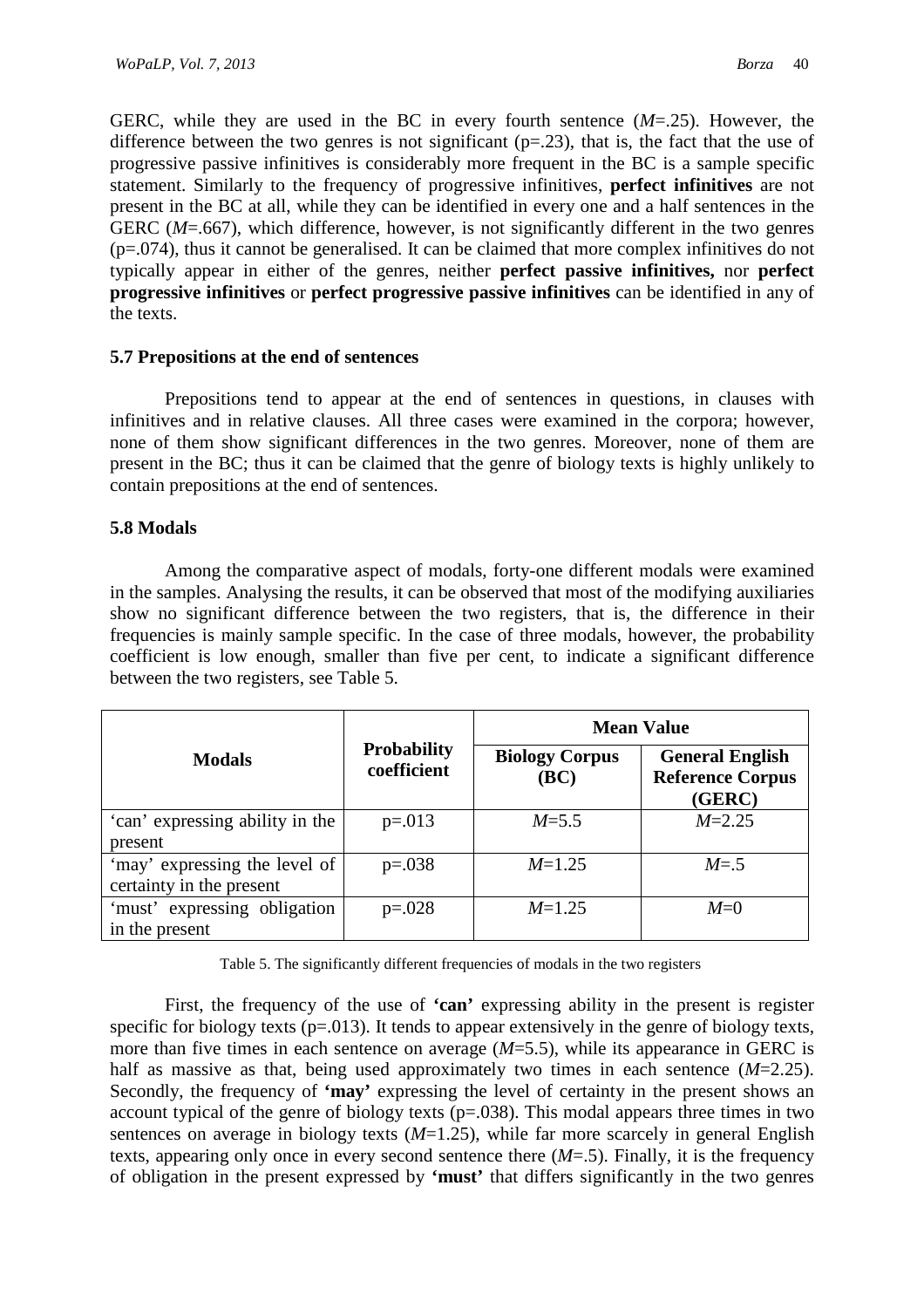$(p=.028)$ . The significant dissimilarity lies in the fact that the genre of biology texts uses this modal auxiliary three times in two sentences (*M*=1.25), while it makes no appearance in the genre of general English texts at all.

Besides the above three modals, no other modal auxiliary can be described as genrespecific due to their far too high probability coefficients. Hence, the frequency of the modal verb **'able to'** expressing ability in the present and the future (p=.48) being twice as high in the BC (*M*=.375) than in the GERC (*M*=.167), describes the sample under investigation, and not the genre of biology texts. In a similar manner, the frequency of the modal **'could'** expressing ability in the past  $(p=.66)$  describes the sample, being present approximately twice in three sentences in the BC (*M*=.625), while appearing twice in five sentence in the GERC (*M*=.417). In contrast, the modal auxiliary **'able to'** expressing ability in the past does not appear in the BC at all, while the GERC contains it in every twelfth sentence  $(p=0.34, and)$ *M*=.083). In an absolutely identical manner, the statistically not significant auxiliaries **'must'**, **'bound to', 'ought to'** expressing the level of certainty in the present and future*,* as well as **'may have'** and **'would have'** expressing the level of certainty in the past are not represented in the BC, while they appear in the GERC once every twelfth sentence (p=.34 and *M*=.083). The modal verbs **'would'** and **'would have'** with the function of distancing from reality are used with nearly the same frequency  $(p=.93)$ , appearing in both registers five times in six sentences (*M*=.833 for the BC and *M*=.875 for the GERC). In contrast, the auxiliary **'will'** expressing the level of certainty in the present cannot be found in the BC, while it is present once in every fourth sentence in the GERC ( $p=.34$  and  $M=.25$ ). Similarly, the modal verb **'should'** expressing the level of certainty in the present cannot be identified in the BC, however, it appears once in every second sentence in the GERC (p=.26 and *M*=.5). Showing a four times more frequent use in the BC (p=.12), the modal auxiliaries **'might'** expressing the level of certainty in the present and **'should'** expressing an obligation in the present appear once in every third sentence in the BC (*M*=.375), yet only once in every twelfth sentence in the GERC (*M*=.083). Obligations in the present and in the past expressed by **'have to'** and **'had to'** are both less frequent in the BC. The first one is used twice as scarcely in the BC as in the GERC ( $p=.5$ ,  $M=.125$  and  $M=.25$ ), the second one is applied nearly four times less often (p=.34, *M*=.125 and *M*=.417). Obligations expressed by **'to be to'** in the present and in the past are present in the GERC with the same frequency (*M*=.167), however they appear slightly more frequently in the BC in the present (p=.68, *M*=.25), while they are not applied in the past in the BC at all (p=.25). In contrast, the obligation expressed by **'need'** in the present is three times more frequent in the BC (p=.38, *M*=.25 and *M*=.083).

A considerable number of auxiliaries, twenty in particular, could not be identified in any of the texts in either genre, these being criticism expressed by **'will'***,* wishes expressed by **'may'**, present and past willingness and refusal expressed by **'will'** and **'would'** respectively, polite requests expressed by **'would'**, the levels of certainty in the present expressed by **'could'** and **'can't'**, the levels of certainty in the past expressed by **'must have'***,* **'bound to'***,*  **'will have'***,* **'might have'***,* **'could have'***,* **'can't have'**, obligations in the present expressed by **'mustn't'** and **'had better'** as well as obligations in the past expressed by **'should have'***,*  **'ought to have'***,* **'needn't have'**, and **'didn't need to'**.

## **6 Summary**

This paper gives a thorough description of the register of English language biology texts written for secondary school students with regard to its characteristic use of grammar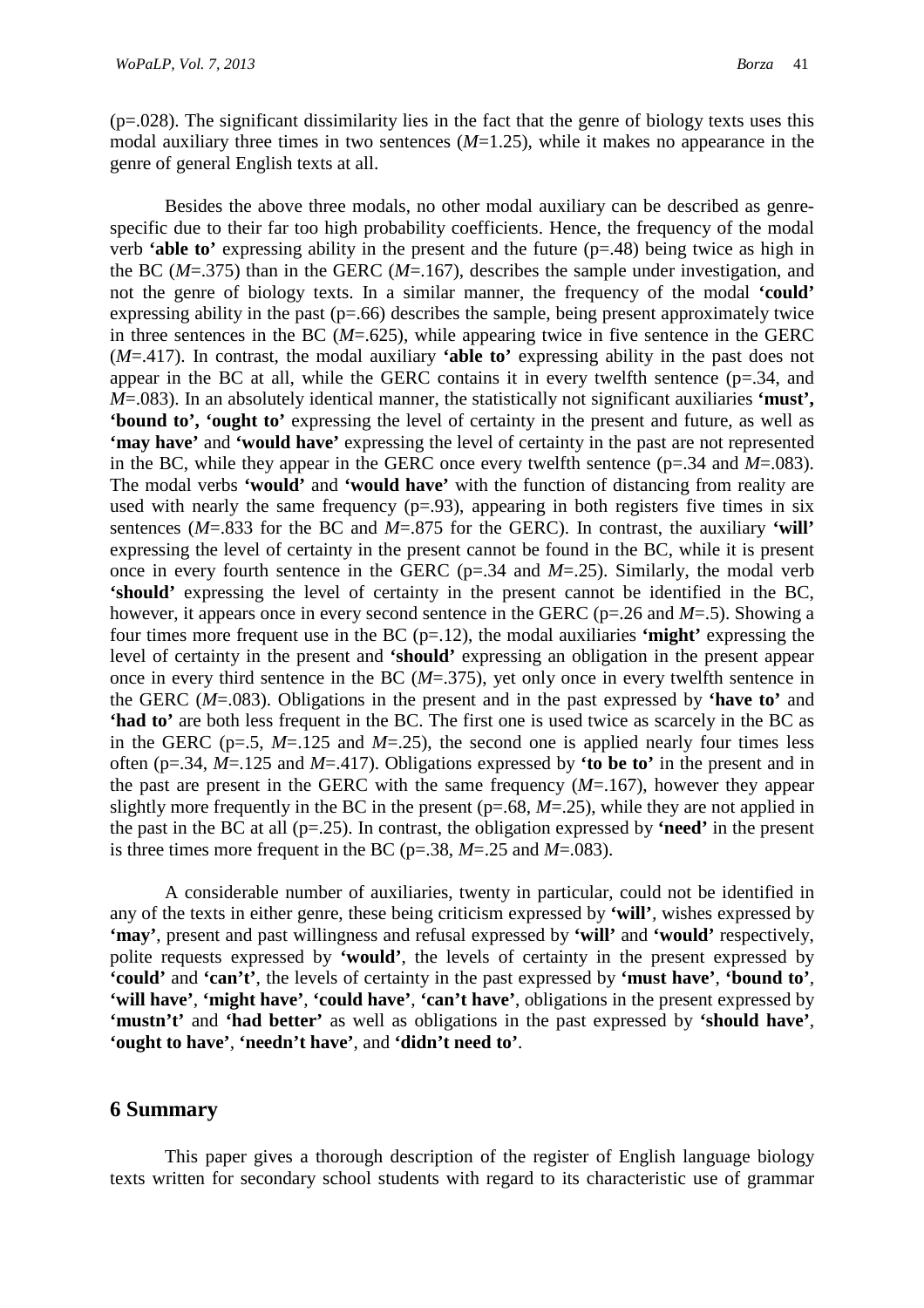from the point of view of EFL teaching, a yet untapped area within the field of discourse analysis and ESP. An analytical instrument with seven aspects of comparison embracing 96 grammar items was developed to carry out a grammatical register analysis. With respect to the first research question of the study, the instrument proved to be reliable as it produces "consistent results in a given population in different circumstances" (Dörnyei, 2007, p. 41). Furthermore, external validity, the extent to which the findings are generalisable, is also ensured as the results of the independent sample t-tests were checked to determine whether the scores are generalisable for the register of biology texts or are merely characteristics of the very collection of biology texts. Respectively, the results were reported as either register specific or sample specific. Internal validity of the analysis, the fact that the instrument measures what it is intended to measure, was ensured by seeking expert judgement through interviewing four of my colleagues.

Collecting the findings to the second research question, the BC can be described by the lack of versatile use of tenses, the preference of simple to continuous tenses and the underuse of complex forms. The BC uses significantly more instances of the present simple and the past simple tenses than the GERC. The appearance of the present continuous tense is five times fewer, and there are no occurrences of the past continuous or the past perfect continuous tenses or the '*used to*' structure in the BC at all. The present perfect simple and continuous tenses appear sparingly in the register of biology texts, the first one significantly fewer times in the register under analysis than in general English texts. The appearance of the future simple tense in the BC is half as many as in the GERC. The occurrences of the future continuous, future perfect simple and continuous tenses, along with the '*going to*' structure are nought in the BC.

 Although conditional structures do not significantly characterise the register of biology texts, it can be stated that the BC uses twice as many instances of zero conditional than the GERC. In contrast, first conditional structures appear three times fewer in the BC than in the GERC, and the second conditional structure is two times underrepresented in the BC. While third and mixed conditional structures are not present in the BC at all.

 The BC uses 1.5 times more instances of passive voice with a direct object than the GERC; however, the difference is statistically not significant. Other types of passive forms (passive voice with an indirect object, causative structures such as '*have it done*', '*get it done*', '*needs doing*', and '*make somebody do something*') are completely absent in the BC.

 An informative, academic register that abounds in clarifying concepts through definitions, the BC contains 1.5 times more occurrences of defining relative clauses with a relative pronoun, while defining relative clauses without a relative pronoun appear significantly fewer times, six times less often than in the GERC. Non-defining relative clauses, providing extra information, appear seven times fewer in the BC than in the GERC. The frequency of simple and progressive participle clauses in the present is the same in the two corpora, while progressive participles in the present and in the past do not appear in the BC at all.

 Nominal relative clauses without a reporting verb without time shift or with an infinite verb occur rather frequently in the BC, similarly to that of the GERC, however, the above grammar item with time shift is not present in the BC at all. The appearance of nominal relative clauses without a reporting verb with a preparatory '*it*' is eight times fewer in the BC than in the GERC. Occurrences of nominal relative clauses with a reporting verb without time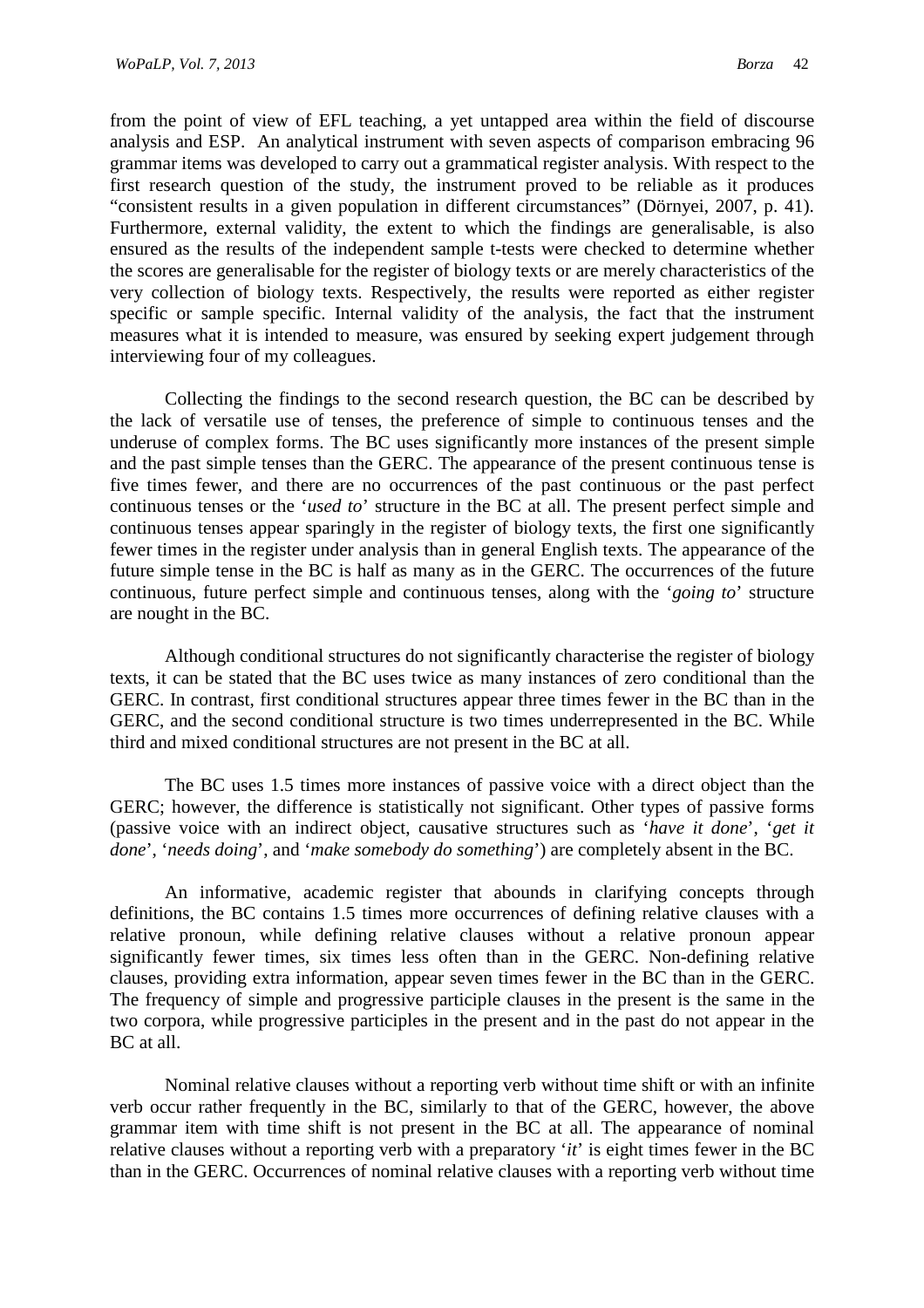shift are three times fewer in the BC; however, such a grammar item with time shift or with an infinite verb is totally absent in the BC. Reported open questions appear half as many times in the BC as in the reference corpus, and reported yes or no questions are not exemplified at all.

 The BC uses simple infinitives as often as the GERC, and significantly more passive infinitives than the GERC. While progressive infinitives and perfect infinitives are not present in the BC, progressive passive infinitives, a grammar item completely absent in the GERC, appear frequently. More complex infinitives (perfect passive, perfect progressive, perfect progressive passive ones) are absent in the register of biology texts.

 Prepositions at the end of sentences (either in questions, or in clauses with infinitives or in relative clauses) are not characteristic of the register of biology texts to any extent; no such grammar item appears in any of the biology texts.

 Three of the modal verbs are register specific for biology texts; significantly different from general English corpus. The modal '*can*' expressing ability in the present appears two times more often in the BC than in the GERC, the modal auxiliary '*may*' expressing the level of certainty in the present is three times more abundant in the BC, while '*must*' expressing obligation in the present appears three times in every two biology sentence and completely absent in the GERC. The modals used more massively in the BC text than in the reference corpus are '*able to*' expressing ability in the present and the future, '*could*' expressing ability in the past, '*might*' expressing the level of certainty in the present, '*should*' expressing an obligation in the present, obligations expressed by '*to be to*' in the present, obligation expressed by '*need*' in the present; however they show no significant differences between the two registers. Nearly thirty modal verbs are not exemplified in the register of biology texts.

Apparently, no register can be fully described by providing merely grammatical accounts. As a result, further research is needed into other dimensions of the BC. According to the literature, one of the aspects worthwhile investigating is "the associations between words and grammatical structures", called lexico-grammatical features (Biber, 1998, p. 105), that is, features revealing the relationship between words and their environment from a grammatical point of view. Besides grammar and lexico-grammar, biology texts obviously have their own special lexis, including academic English and ESP related vocabulary, which should also be discussed when giving a complete account of the register. Along with the above elements, the register is to be carefully examined from a macro-structural point of view as well, involving sentence and paragraph structure, and text organisation.

Still, the study adds to the field of discourse analysis, more specifically to the genre analysis of textbooks, by providing a thick description of the register of English language biology texts written for secondary school students with regard to its characteristic use of grammar from the point of view of EFL teaching. The results of the analysis presented in this paper can be applied when working out the grammar foci of biology ESP syllabi for secondary school students. Furthermore, the findings can provide insights for general EFL teachers in bilingual secondary schools preparing their students to study academic subjects in English.

*Proofread for the use of English by: Courtney Kersten, freelance English teacher*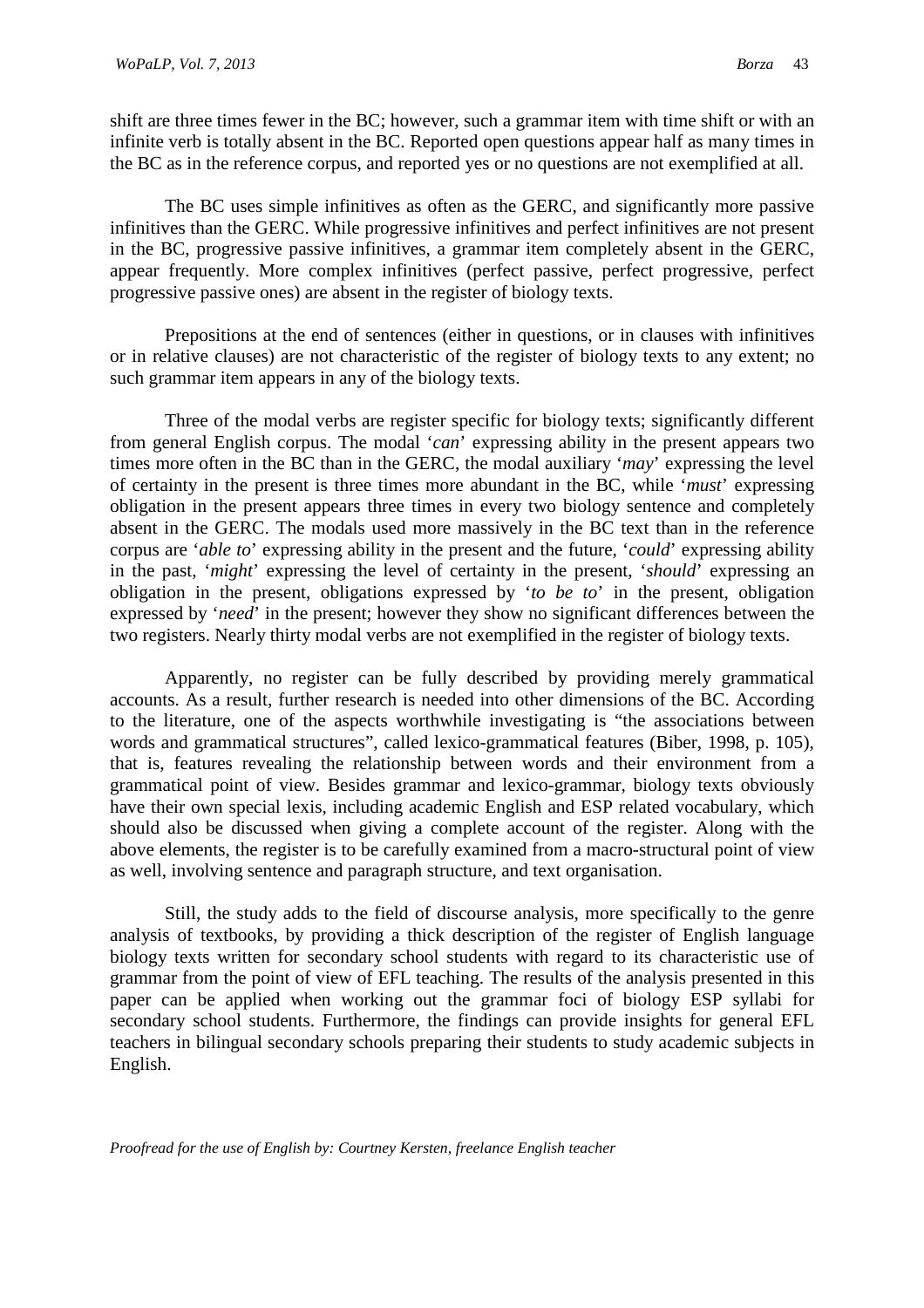#### **References:**

- Biber, D., Conrad, S., & Reppen, R. (1998). *Corpus linguistics. Investigating language structure and use.* Cambridge: Cambridge University Press.
- Biber, D. (1991). Oral and literate characteristics of selected primary school reading materials. *Text, 11*, 73-96.
- Biber, D., & Finegan, E. (1994). *Sociolinguistic perspectives on register.* New York: Oxford University Press.
- Biber, D., & Jones, J. K. (2005). Merging corpus linguistics and discourse analytic research goals: Discourse units in biology research articles. *Corpus Linguistics and Linguistics Theory, 1,* 151-182.
- Coates, J. (1983). *The semantics of the modal auxiliaries*. London: Croom Helm.
- Cunningham, S., & Moor, P. (2005). *New cutting edge. Intermediate.* London: Longman.
- Dörnyei, Z. (2007). *Research methods in applied linguistics.* Oxford: Oxford University Press.
- Falla, T., & Davies, P. A. (2008). *Solutions. Elementary.* Oxford: Oxford University Press.
- Halliday, M. A. K. (1988). On the language of physical science. In M. Ghadessy (Ed.), *Registers of written English* (pp. 162-178). London: Pinter Publishers.
- Kanoksilapatham, B. (2005). Rhetorical structure of biochemistry research articles. *English for Specific Purposes, 24,* 269-292.
- Kukemelk, H., & Mikk, J. (1993). The prognosticating effectivity of learning a text in physics. *Glottmetrica, 14,* 82-96.
- Prodromou, L. (1998). *First Certificate star*. Oxford: Macmillan Publishers Limited.
- Roberts, M.B.V. (1981). *Biology for life*. Surrey: Thomas Nelson and Sons.
- Swales, J. M. (1990). *Genre analysis. English in academic and research settings.* Cambridge: Cambridge University Press.
- Thompson, S. A. (1983). Grammar and discourse: The English detached participle clause. In F. Klein-Andreu (Ed.), *Discourse perspectives on syntax* (pp. 43-65). New York: Academic Press.
- Tottie, G. (1985). The negation of epistemic necessity in present-day British and American English. *English World-Wide, 6,* 87-116.
- Vince, M., & Emmerson, P. (2003). *First Certificate language practice.* Oxford: Macmillan Education.
- Wellington, J. J. (1983). A taxonomy of scientific words. *School Science Review*, *64,* 767-773.

#### **APPENDIX A**

## **Linguistic features Biber (1998, p. 148) analysed when describing ESP registers**

adverbial subordinators, adverbs, agentless passive, amplifiers, analytic negation, attributive adjectives, *be* as main verb, *by* passives, causative subordination, conditional subordination, conjunctions, contractions, demonstrative pronoun, discourse particles, *do* as pro-verb, final prepositions, first-person pronouns, general emphatics, general hedges, indefinite pronouns, infinitives, necessity modals, nominalization, non-phrasal coordination, nouns, past participial adverbial clauses, past participial postnominal clauses, past tense verbs, perfect aspect verbs, phrasal coordination, pied-piping constructions, place adverbials, possibility modals, prediction modals, prepositions, present participial clauses, present tense verbs, present private verbs, pronoun *it*, public verbs, second-person pronouns, sentence relatives, split auxiliaries, suasive verbs, synthetic negation, tense verbs, *that* deletion, third-person possibility modals, pronouns, time-adverbials, type-token ratio, *wh*-clauses, *wh*-questions, *wh*-relative clauses on object position, *wh*-relative clauses on subject position, word length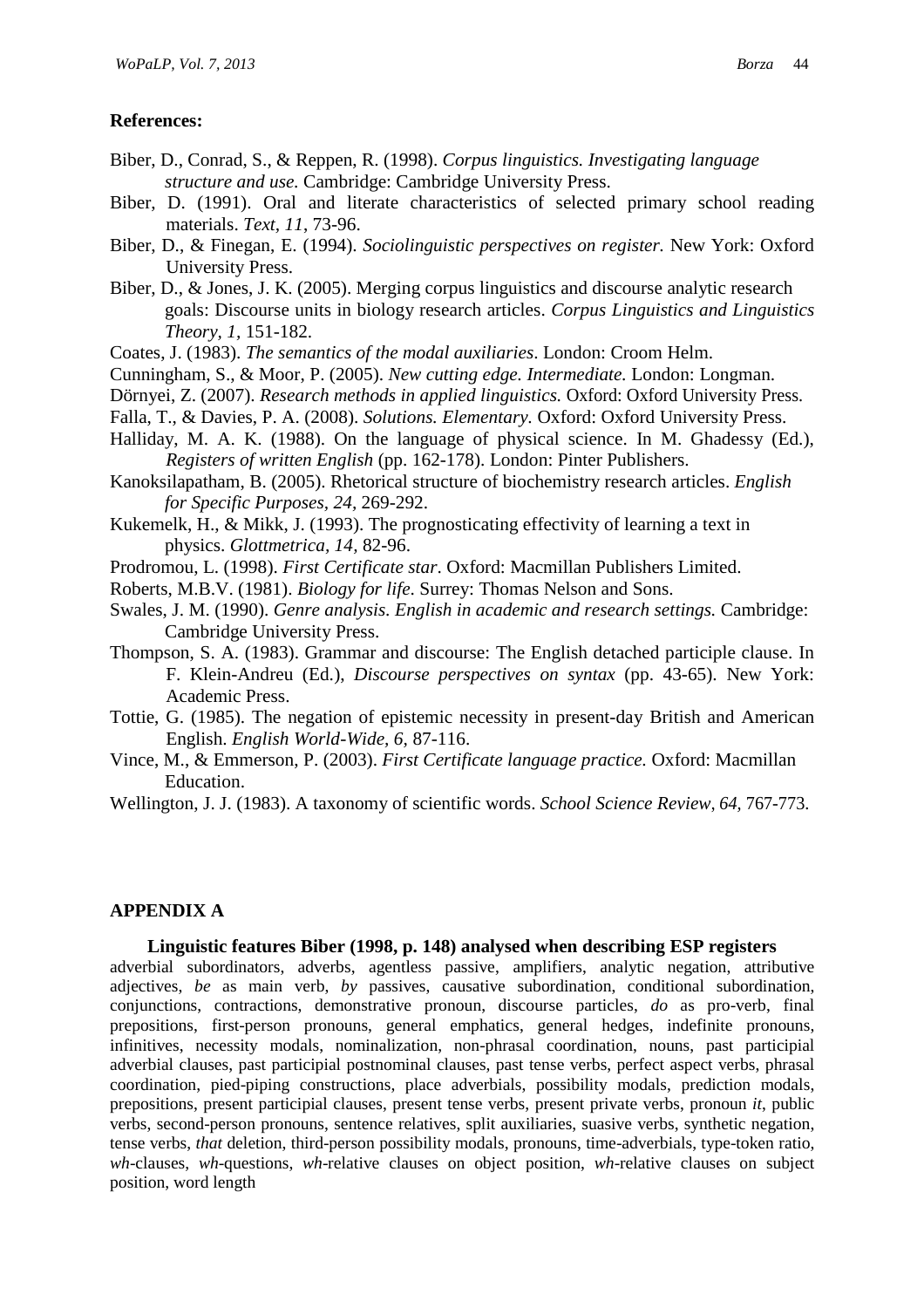## **APPENDIX B**

## **The finalized analytical tool**

| Aspect of<br>comparison | <b>Linguistic feature</b>                                          |  |  |
|-------------------------|--------------------------------------------------------------------|--|--|
|                         | Present simple                                                     |  |  |
|                         | Present continuous                                                 |  |  |
|                         | Past simple                                                        |  |  |
|                         | Past continuous                                                    |  |  |
|                         | Past perfect simple                                                |  |  |
|                         | Past perfect continuous                                            |  |  |
|                         | Used to                                                            |  |  |
| Tense                   | Present perfect simple                                             |  |  |
|                         | Present perfect continuous                                         |  |  |
|                         | Future simple                                                      |  |  |
|                         | Future continuous                                                  |  |  |
|                         | Future perfect simple                                              |  |  |
|                         | Future perfect continuous                                          |  |  |
|                         | Going to                                                           |  |  |
|                         | Zero conditional                                                   |  |  |
|                         | 1 <sup>st</sup> conditional                                        |  |  |
| Conditional             | $2nd$ conditional                                                  |  |  |
|                         | $3rd$ conditional                                                  |  |  |
|                         | Mixed conditional                                                  |  |  |
|                         | Passive with a direct object                                       |  |  |
|                         | Passive with an indirect object                                    |  |  |
|                         | Causative: have it done                                            |  |  |
| Passive                 | Causative: get it done                                             |  |  |
|                         | Needs doing                                                        |  |  |
| Make sy do sg           |                                                                    |  |  |
|                         | Defining RC with a relative pronoun                                |  |  |
|                         | Defining RC without a relative pronoun                             |  |  |
|                         | Non-defining RC                                                    |  |  |
|                         | Reduced RC: participle clause: -ing                                |  |  |
|                         | Reduced RC: participle clause: having past participle              |  |  |
|                         | Reduced RC: participle clause: -ed                                 |  |  |
|                         | Reduced RC: passive participle clause: being done                  |  |  |
| Relative                | Reduced RC: passive participle clause: having been done            |  |  |
| clauses                 | Nominal RC (NRC): without a reporting verb without time shift      |  |  |
| (RC)                    | Nominal RC (NRC): without a reporting verb with time shift         |  |  |
|                         | Nominal RC (NRC): without a reporting verb with an infinitive verb |  |  |
|                         | Nominal RC (NRC): without a reporting verb with a preparatory 'it' |  |  |
|                         | Nominal RC (NRC): with a reporting verb without time shift         |  |  |
|                         | Nominal RC (NRC): with a reporting verb with time shift            |  |  |
|                         | Nominal RC (NRC): with a reporting verb with an infinitive verb    |  |  |
|                         | Nominal RC (NRC): with a reporting verb with an open question      |  |  |
|                         | Nominal RC (NRC): with a reporting verb with a yes or no question  |  |  |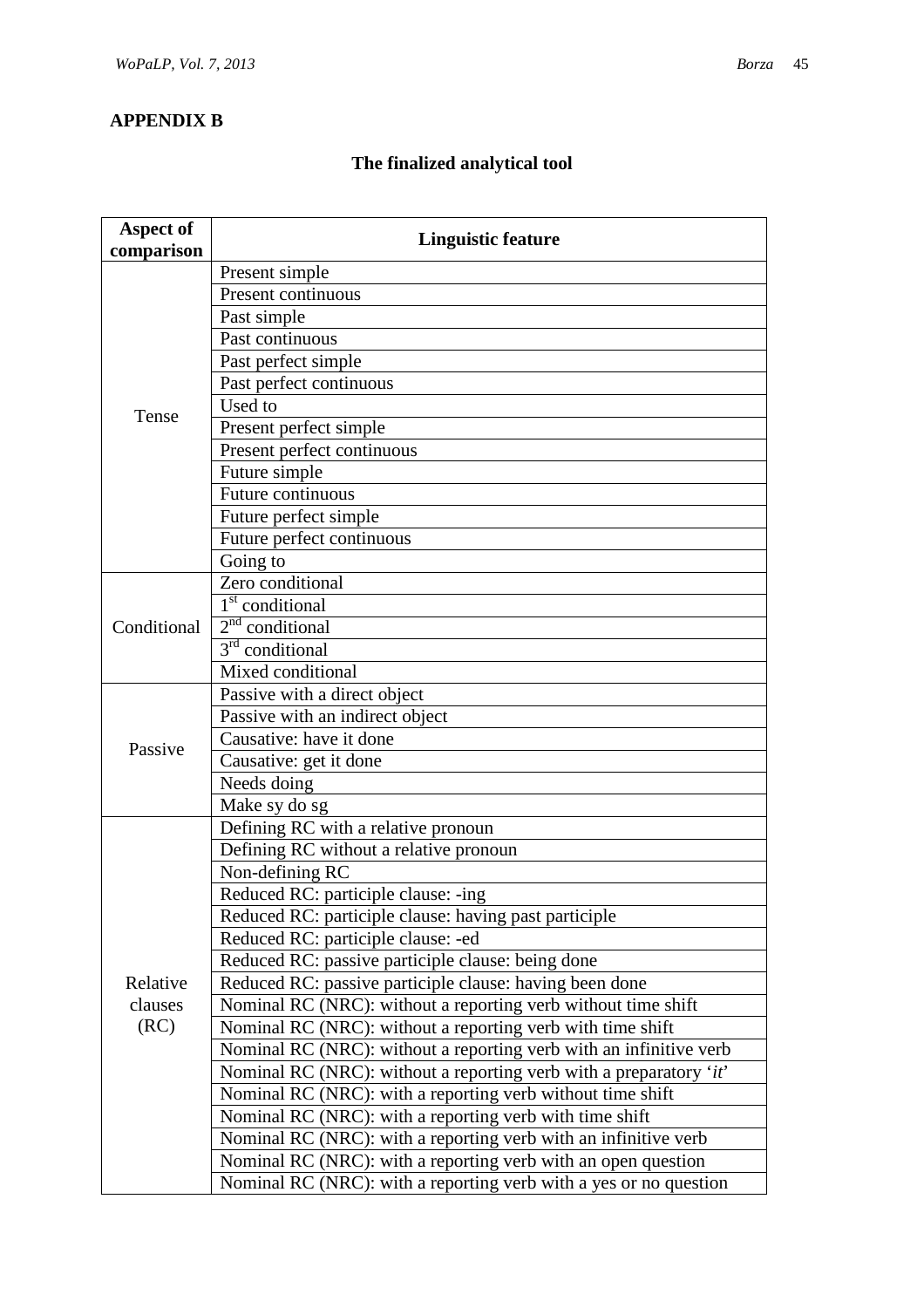|             | Simple infinitive                                         |
|-------------|-----------------------------------------------------------|
|             | Passive infinitive                                        |
|             | Progressive infinitive                                    |
|             | Progressive passive infinitive                            |
| Infinitive  | Perfect infinitive                                        |
|             | Perfect passive infinitive                                |
|             | Perfect progressive infinitive                            |
|             | Perfect progressive passive infinitive                    |
|             | Preposition at the end of the clause: in questions        |
| Preposition | Preposition at the end of the clause: with an infinitive  |
|             | Preposition at the end of the clause: in relative clauses |
| Modal       | Ability in the present: can                               |
| verbs       | Ability in the present, future: able to                   |
|             | Ability in the past: could                                |
|             | Ability in the past: able to                              |
|             | Present habits, typical behaviour, criticism: will        |
|             | Wish: may                                                 |
|             | Present willingness and refusal: will                     |
|             | Past willingness and refusal: would                       |
|             | Past habit, typical action: would                         |
|             | Polite request: would                                     |
|             | Distancing from reality: would                            |
|             | Level of certainty in the present: must                   |
|             | Level of certainty in the present: bound to               |
|             | Level of certainty in the present: will                   |
|             | Level of certainty in the present: should                 |
|             | Level of certainty in the present: ought to               |
|             | Level of certainty in the present: may                    |
|             | Level of certainty in the present: might                  |
|             | Level of certainty in the present: could                  |
|             | Level of certainty in the present: can't                  |
|             | Level of certainty in the past: must have                 |
|             | Level of certainty in the past: bound to                  |
|             | Level of certainty in the past: will have                 |
|             | Level of certainty in the past: may have                  |
|             | Level of certainty in the past: might have                |
|             | Level of certainty in the past: could have                |
|             | Level of certainty in the past: can't have                |
|             | Level of certainty in the past: would have                |
|             | Obligation in the present: must                           |
|             | Obligation in the present: have to                        |
|             | Obligation in the present: ought to                       |
|             | Obligation in the present: need                           |
|             | Obligation in the present: mustn't                        |
|             | Obligation in the present: don't have to                  |
|             | Obligation in the present: should                         |
|             | Obligation in the present: had better                     |
|             | Obligation in the present: to be to                       |
|             |                                                           |